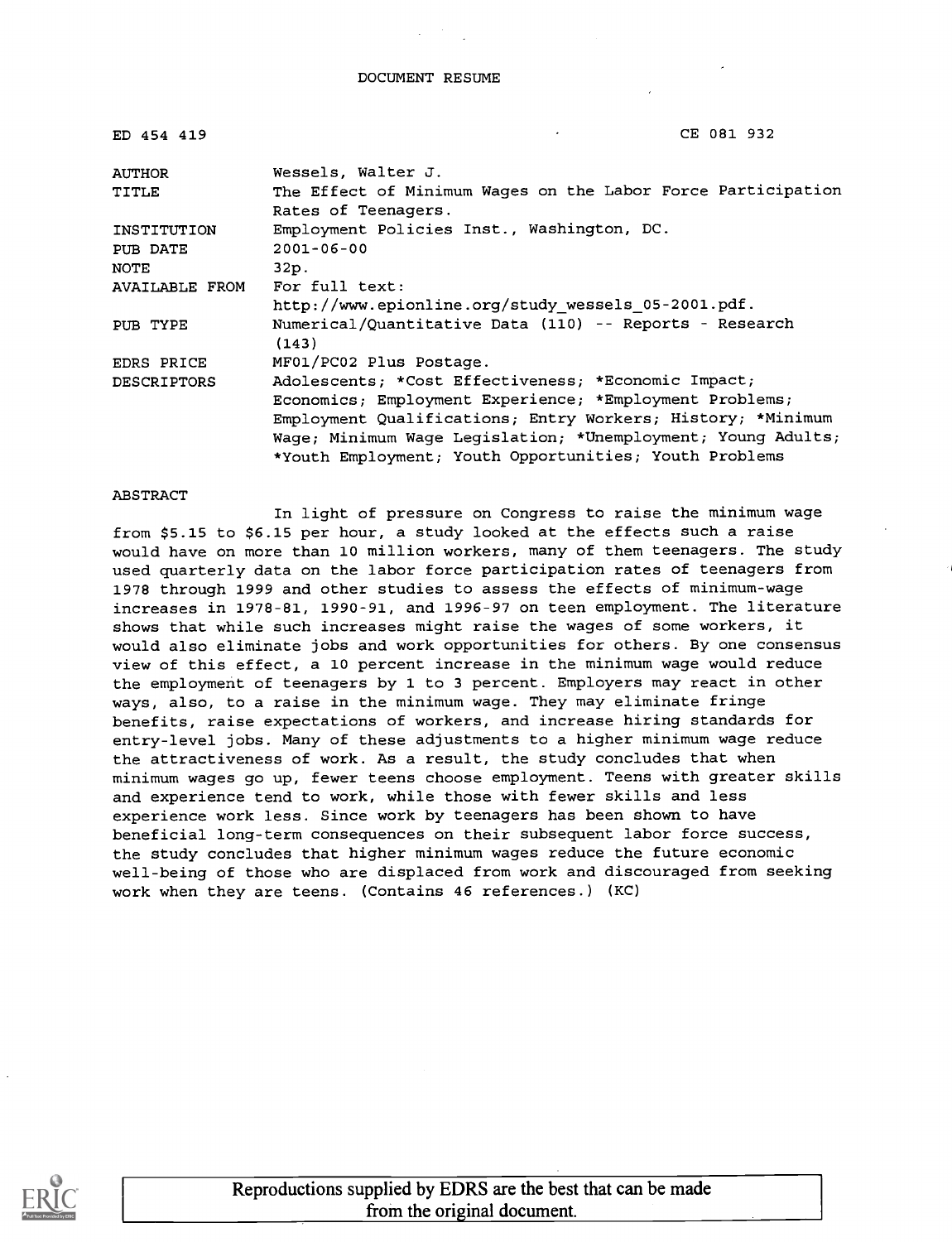ED 454 419



# The Effect of Minimum Wages UI I OIIGGIL dI UUIDAUU Rates of Teenagers

U.S. DEPARTMENT OF EDUCATION  $\mu$  at ional the source sine ormation CENTER († RIC)<br>11jis decembris has been reproduced a<br>10. marchi ham been province in technik tab r produsting

Malacionanges have been made to<br>lenge secretiveable historically

.<br>De et al travaur en procession de l'est<br>de la caracter de la Reversation testielle afficial OF REposition or policy.

T. D. luarth

 $\mathrm{Dr}_* \, \mathrm{W}_*$  (er. J. Wessels  $\,\cdot\,$  June 2001 Arolina State University Nem BEST COPY AVAILABLE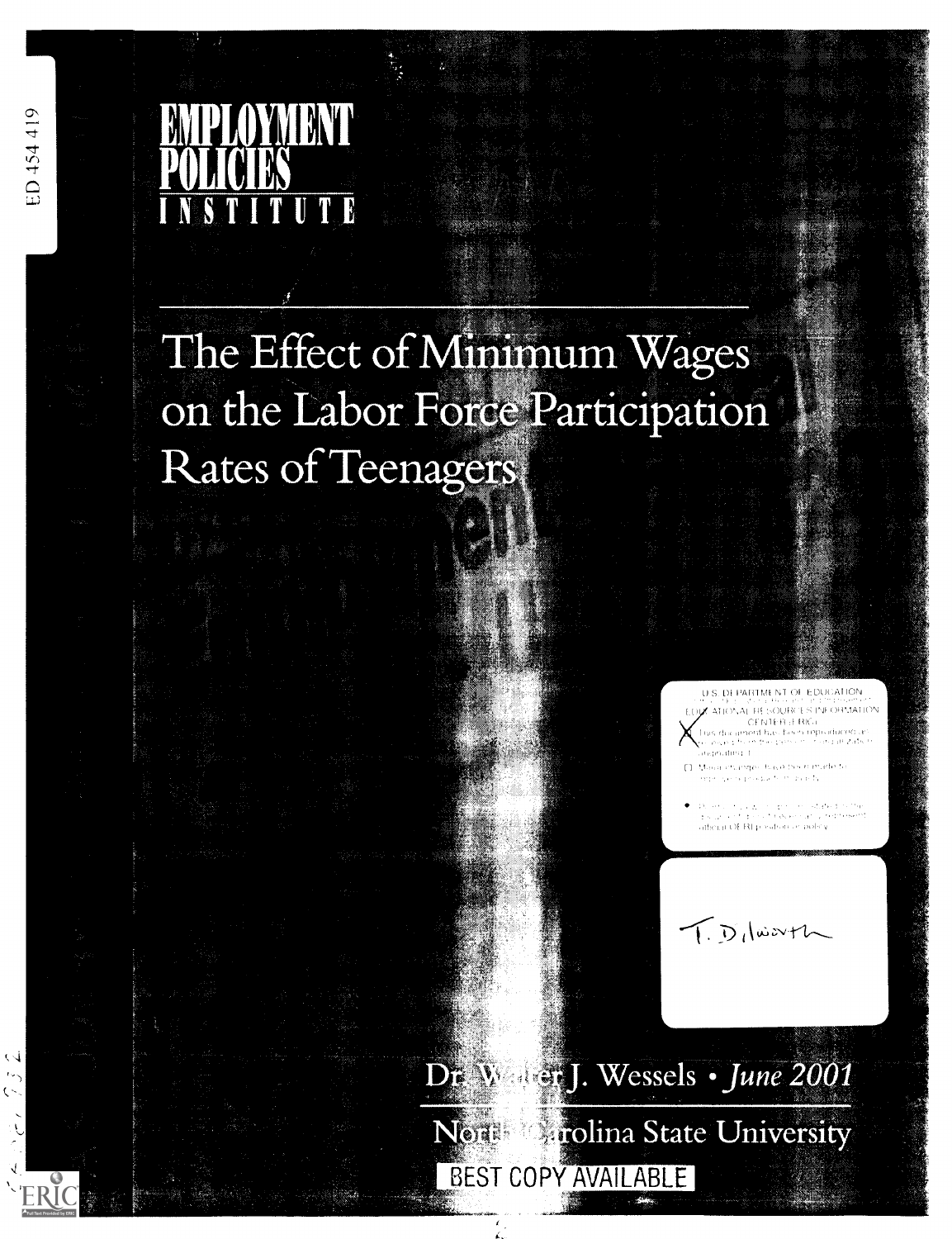he Employment Policies Institute (EPI) is a nonprofit research organization dedicated to studying public policy issues surrounding employment growth. In particular, EPI research focuses on issues that affect entry-level employment. Among other issues, EPI research has quantified the impact of new labor costs on job creation, explored the connection between entry-level employment and welfare reform, and analyzed the demographic distribution of mandated benefits. EPI sponsors nonpartisan research that is conducted by independent economists at major universities around the country.



Dr. Walter J. Wessels is Professor of Economics at North Carolina State University. He specializes in labor economics. His current research interests include minimum wages, cooperative education and labor unions.

Dr. Wessels' research has appeared in economics and education journals, including Economic Inquiry and The Journal of Cooperative Education. In 1994, he won the Western Economic Association's Best Article of the Year Award for a paper that appeared in Economic Inquiry. Dr. Wessels also wrote "Economics: A Streamlined Course for Students and Business People" for the Barron's Business Review Series. He received his Ph.D. from the University of Chicago in 1976.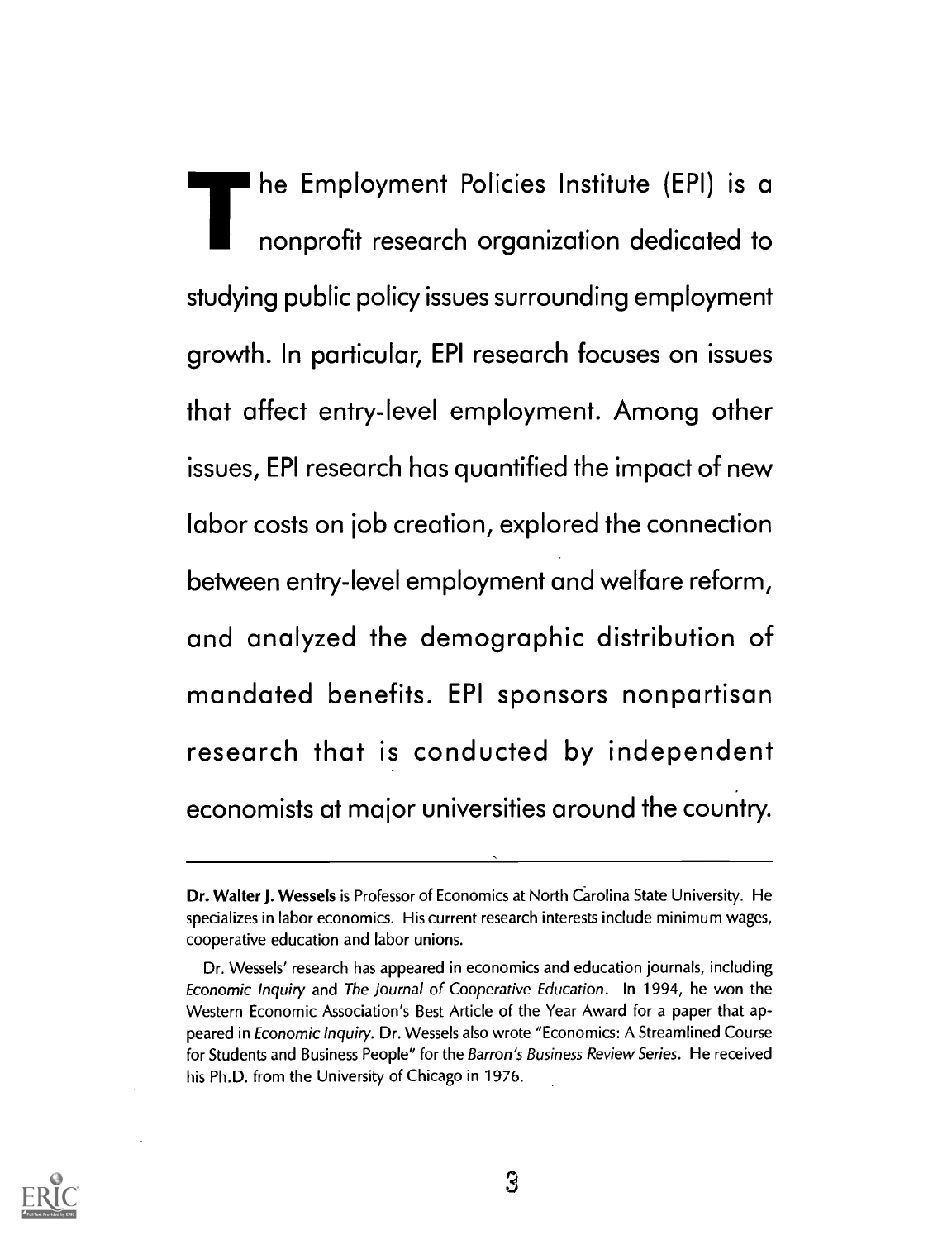### The Effect of Minimum Wages on the Labor Force Participation Rates of Teenagers

#### Executive Summary

Congress has been considering a hike in the federal minimum wage from \$5.15 to \$6.15 an hour or higher. It has been estimated that such a raise would affect over 10 million workers, many of whom are teenagers. A considerable body of research shows that while such increases might raise the wages of some workers, it would also eliminate jobs and work opportunities for others. For example, by one consensus view of this effect, a 10 percent increase in the minimum wage would reduce the employment of teenagers overall by anywhere from 1 to 3 percent.

However, this estimate ignores the fact that employers may react in other ways to a minimum wage hike. For example, when employment costs rise, employers may eliminate some fringe benefits such as contributions towards insurance, transportation, or parking, so that the total compensation of workers does not rise even though wages increase. Employers may also raise their expectations of workers, including requiring greater work effort to cover a reduction in total hours worked. Employers may increase the hiring standards for entry-level jobs, such as requiring more education or work experience.

Many of the predictable adjustments by employers to a higher minimum wage reduce the attractiveness of work. If increased requirements are imposed on workers, or less training is available, this may reduce the attractiveness of work itself. Walter Wessels, a professor of economics at North Carolina State University, has studied the effect that higher minimum wages have on the likelihood that teenagers will choose the employment option (i.e., to be employed or look for work). He studies teenagers, who tend to be strongly affected by minimum wage increases because many are in entry-level jobs.

In the first study in 20 years to examine this question, Dr. Wessels concludes that when minimum wages go up, fewer teens on average choose the employment option. This overall outcome is entirely consistent with the findings by others that minimum wage hikes cause teens with greater skills and experience to work more and those with fewer skills and experience to work less. Because work by teenagers has been shown to have beneficial long-term consequences on their subsequent labor force success, Dr. Wessels' study implies that higher minimum wages reduce the future economic well-being of those who are displaced from work and discouraged from seeking work when they are teens.

### Study Design Theoretical Framework

Dr. Wessels argues that the best way to estimate the effect of the minimum wage on the value of being in the labor market is to examine its effect on labor force participation rates. The author recognizes that changes in the minimum wage can affect both the demand for and supply of labor force participants. However, he believes that the main effect of the minimum wage is through the demand side. If supply side effects occur, they are likely to reduce the supply of labor force participants through (1) raising the earnings of other family members (i.e., an income effect); (2) increasing lifetime potential earnings from work (i.e., a wealth effect); or (3) increasing the value of future work relative to current work (a relative wage effect). Dr. Wessels believes these effects will be small because (1) minimum wages have little effect on family income, particularly for families below the poverty line; (2) wealth effects are small

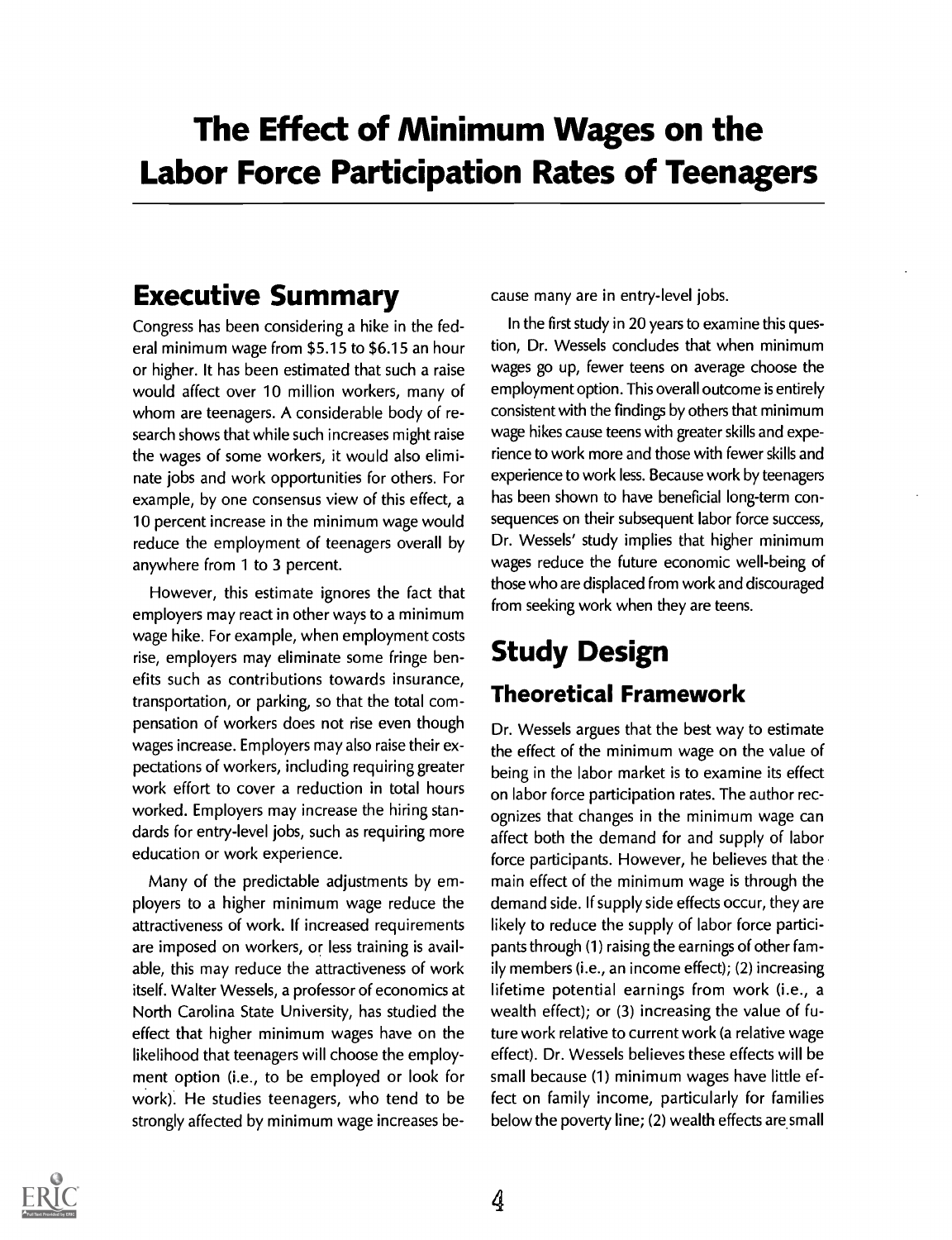because the minimum wage affects teenagers for only a small fraction of their working life; and (3) he finds no evidence that teens shift their labor supply toward the future in response to a minimum wage hike.

If the minimum wage has little effect on the supply of teenage labor force participants, then its primary effect will be through its effect on the demand for labor force participants. The demand for labor force participants (manifested by employers' wage offers and hiring activity) determines the value of being in the labor force.

#### Data and Estimation

Dr. Wessels uses quarterly data on the labor force participation rates of teenagers from 1978 through 1999 to assess the effects of several rounds of increases in national minimum wage rates. He was able to consider the 1978-1981, 1990-1991, and 1996-1997 increases in the national minimum wage. He finds that from 1978 to 1999, the percentage of teenage workers earning at or less than the minimum wage has generally fluctuated between just above 50 percent to just below 17 percent, and has been under 40 percent since 1991. Historically when this percentage has fallen to about 17, Congress has raised the minimum wage.

After controlling for the effects of the business cycle, per capita income, adult wage rates, and the number of teens affected by a minimum wage hike, Dr. Wessels finds that these minimum wage hikes reduced teenage labor force participation rates. These declines were statistically significant for teenagers overall, and also for whites, males, and females considered separately. Specifically, his research shows the 1978-1981 hikes reduced labor force participation by 6.85 percent (3.615 percentage points), the 1990-1991 hikes, by 4.09 percent (2.07 percentage points), and the 1996-1997 hikes, by 2.78 percent (1.31 percentage points).

> Dr. Richard S. Toikka Chief Economist

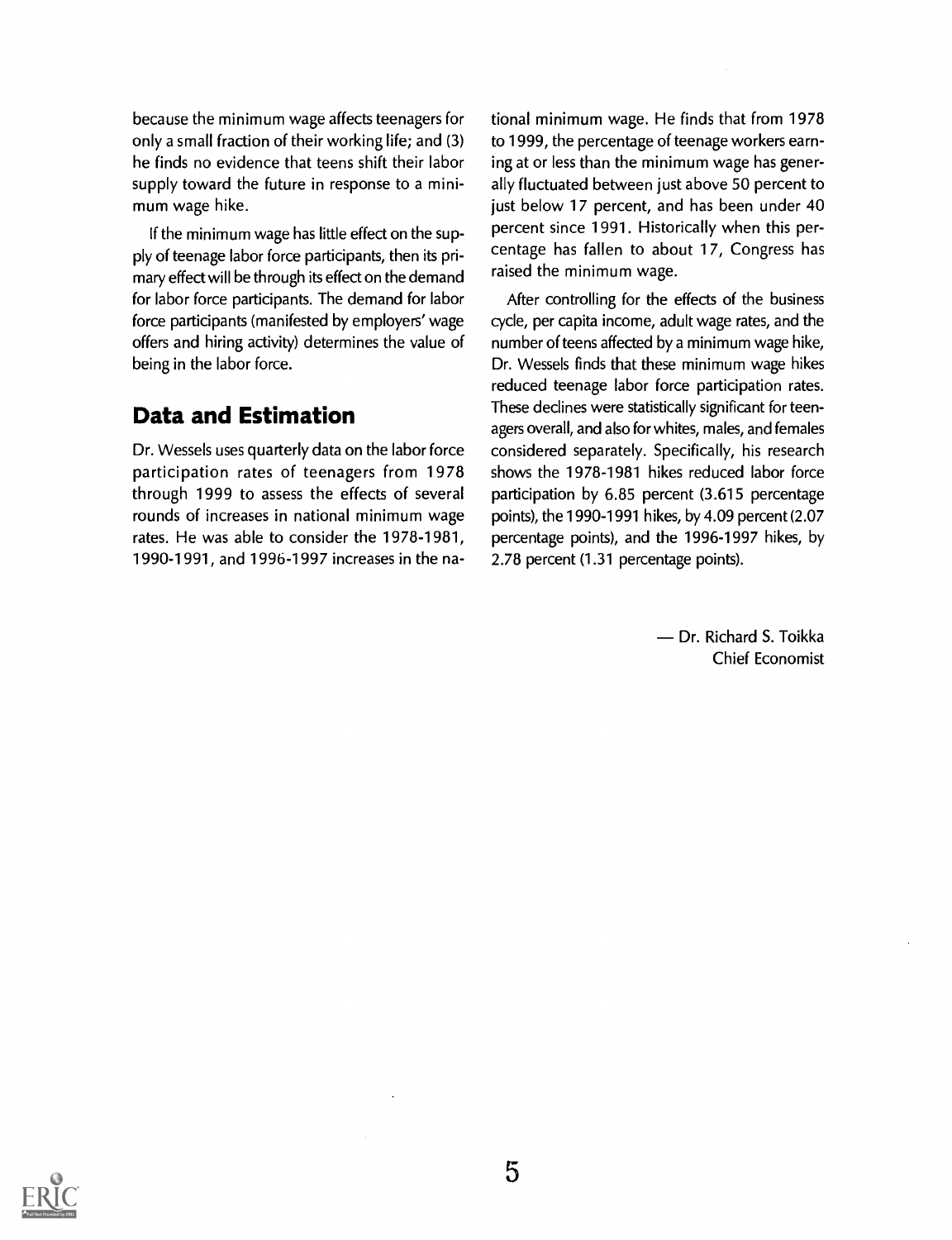## The Effect of Minimum Wages on the Labor Force Participation Rates of Teenagers

By Walter J. Wessels

### Table of Contents

### Figures and Tables

|          | Figure 1. The Demand and Supply for Labor Force                                                                |
|----------|----------------------------------------------------------------------------------------------------------------|
|          | Figure 2. Effect of Minimum Wages on Employee Utility and                                                      |
|          |                                                                                                                |
|          |                                                                                                                |
|          |                                                                                                                |
|          | Table 3. Effect of Minimum Wages on Alternative Measure                                                        |
|          | Table 4. Effect of Minimum Wages on Teenage Employment  12                                                     |
|          |                                                                                                                |
|          |                                                                                                                |
|          | Table 7. Effect of Minimum Wages on High School,                                                               |
| Table 8. | Effect of Minimum Wages on Teenagers Ages 16-18,<br>Labor Force Participation Based Upon School Attendence  15 |
|          |                                                                                                                |

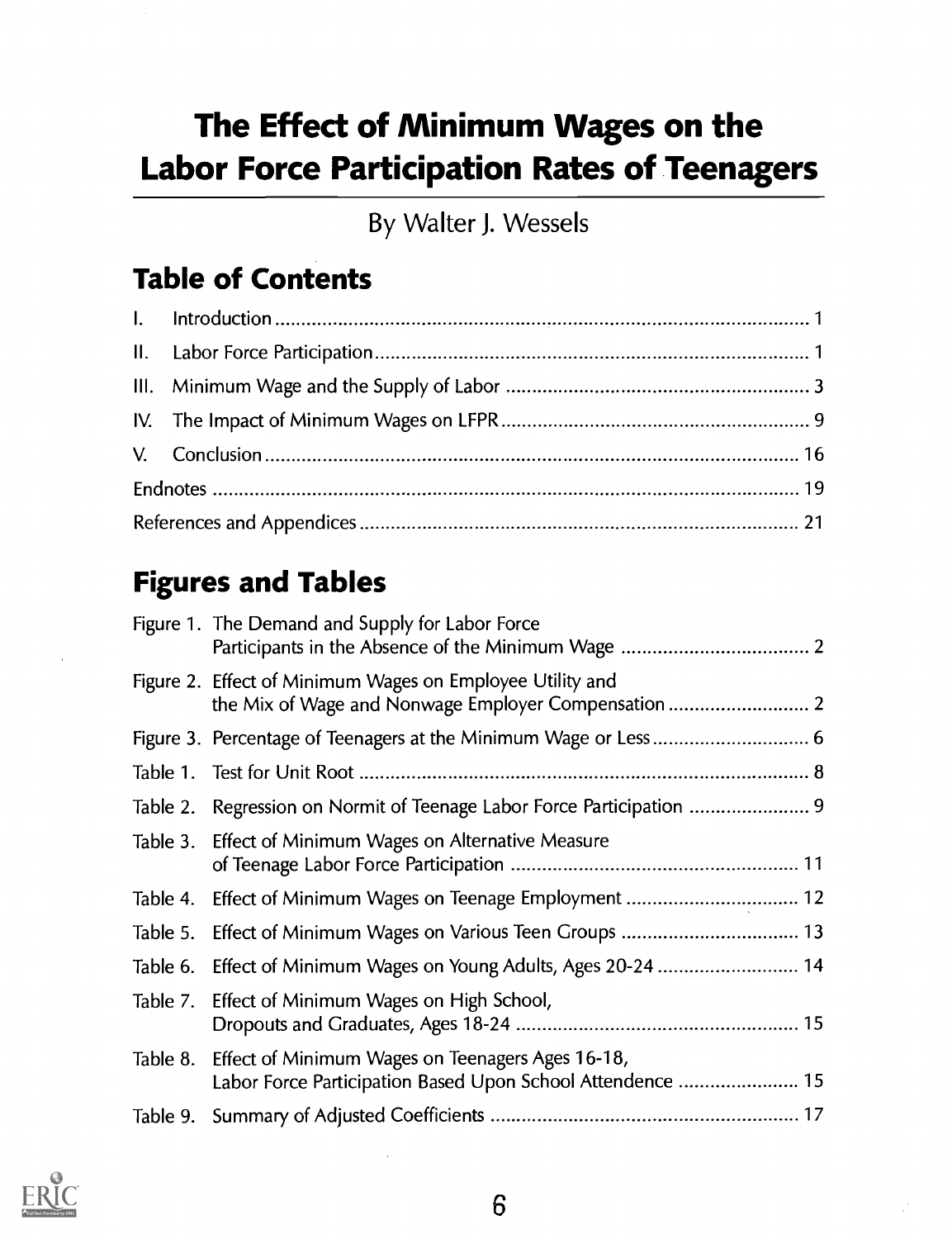### The Effect of Minimum Wages on the Labor Force Participation Rates of Teenagers

By Walter J. Wessels

#### I. INTRODUCTION

Although the minimum wage's impact on employment is important, its effect on the value of being in the labor market can also be measured by how it affects labor force participation. For example, a minimum wage hike that did not reduce employment could still make workers worse off by causing employers to cut back on non-wage compensation and by increasing the scarcity of job openings. Labor force participation would decline, reflecting the decline in the value of being in the labor force. This paper is the first in 20 years to investigate how the minimum wage affected the labor force participation rate of teenagers. It investigates this effect from 1978 to 1999.

An important issue is how binding the minimum wage is on the market. Most papers use a relative minimum wage measure. This paper uses a more direct measure: the fraction of teenage workers being paid the minimum wage. This allows a more objective measure of how long and to what extent the minimum wage effectively constrains the job market.

Another important issue is how to control for the effects of the business cycle. This paper addresses this issue in several ways. First, it covers three episodes of major minimum wage hikes, each occurring in different economic environments. Second, it uses current time-series modeling to study the effects of minimum wages' instead of the current convention in the minimum wage literature of using a series of yearly dummy variables to control for time-series effects. The use of lagged values of the dependent variable and the inclusion of several explanatory variables related to the business cycle are among the steps taken to control for the effects of the business cycle.

7

It was found that minimum wage hikes between 1978 and 1999 significantly decreased the labor force participation rate of teenagers. This suggests that the minimum wage reduced the value of being in the labor market for many teenagers.

#### II. LABOR FORCE PARTICIPATION

The effect of the minimum wage on the value of being in the labor market is best estimated by how it affects labor force participation rates. Four articles that estimated the effects of minimum wages on labor force participation are Kaitz (1970), Mincer (1976), Ragan (1977), and Wessels (1980a). All found that the minimum wage decreased (or left unchanged) the labor force participation rate of low-wage workers. Since 1980, there have been no published estimates of the impact of minimum wages on labor force participation rates. This paper updates this research.

The basic assumption in this paper is that if the minimum wage decreases the labor force participation rate, it can be inferred that it has also decreased the value of being in the labor market. A person is in the labor force if they are employed or if they are actively looking for work (that is, "unemployed"). Let V be the value of being in the labor market. It includes the lifetime utility if one joins the labor force in the current period and takes account of the expected cost of searching for a job and the value of future higher earnings from more job experience. A person enters the labor force if the income flow from being in the labor force (rV) exceeds the implicit income of not working (H, where H stands for "home time"); r is the relevant discount rate. The variable H can be thought of as the value of leisure. However, in a more general sense, H is the implicit income flow

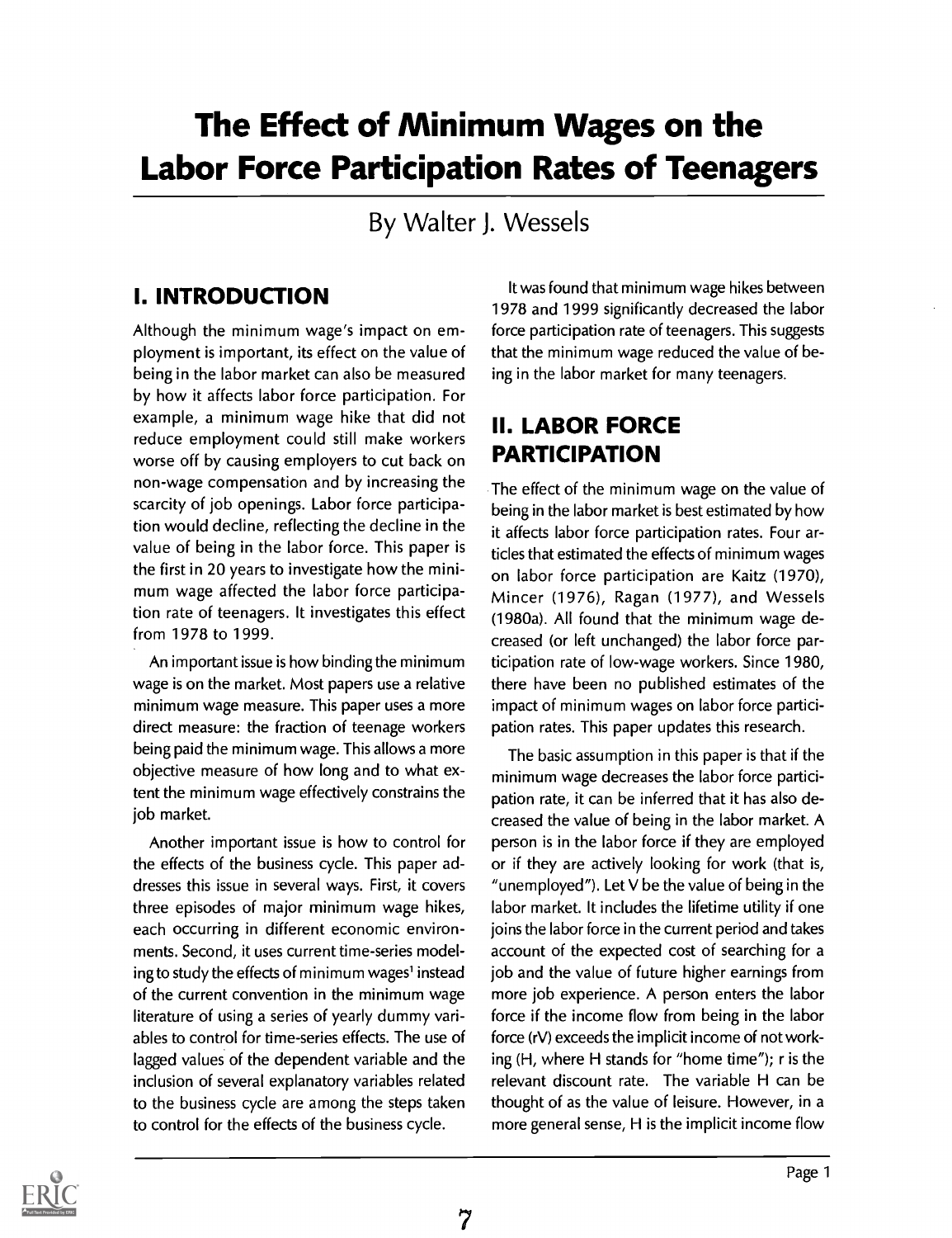from the present value of lifetime utility if one did not work in the current period (for most teenagers, it would include the value of being in school then be worse off because of the lower V. In this case, a minimum wage hike lowering V has the potential of making the vast majority of workers

full-time). If  $rV \geq H$ , the worker joins the labor force.

The inference that a lower labor force participation rate implies a lower V comes from the assumption that the minimum wage shifts V more than it does H. Consider the demand and supply for labor force participants as shown in Figure 1.



worse off.<sup>3</sup>

One must be careful to not confuse the "demand for labor force participants" with the demand for workers by employers. For example, a minimum wage hike could decrease employment, and yet, because it substantially raises wages, increase the demand for labor force participants by making be-

The supply of labor force participants is the schedule of H across the population. The demand curve for labor force participants shows the value of rV. It is negatively sloped in part because a higher labor supply reduces the wage. It is also negatively sloped because, holding employment constant, more labor force participants means more unemployed persons competing for the same number of jobs. This increases the time and thus cost of searching for a job, reducing  $V<sup>2</sup>$ . The minimum wage affects the demand for labor

force participants because it shifts wages, employment, and the probability of getting a job. The basic assumption here is that increasing the | Hourly minimum wage does not significantly shift the supply schedule. In this case, if the minimum wage reduces V, it will shift the demand curve  $\begin{bmatrix} w_0 \end{bmatrix}$ down, reducing labor force participation. Although employed persons may be made better off in the current period by the minimum wage, when they reenter the labor market through job turnover, they will

ing in the labor force more attractive.

Many different search models have been applied to minimum wages. Wessels (1980a and 1980b) presents a simple version. Thomas Carter (1998) analyzes Rebitzer and Taylor's efficiency wage model (1995) showing that when the minimum wage increases employment in this model, job searchers are made worse off (V goes down). Lang and Kahn (1998) present a bilateral search model with heterogeneous workers in which the minimum wage makes low productivity workers worse off



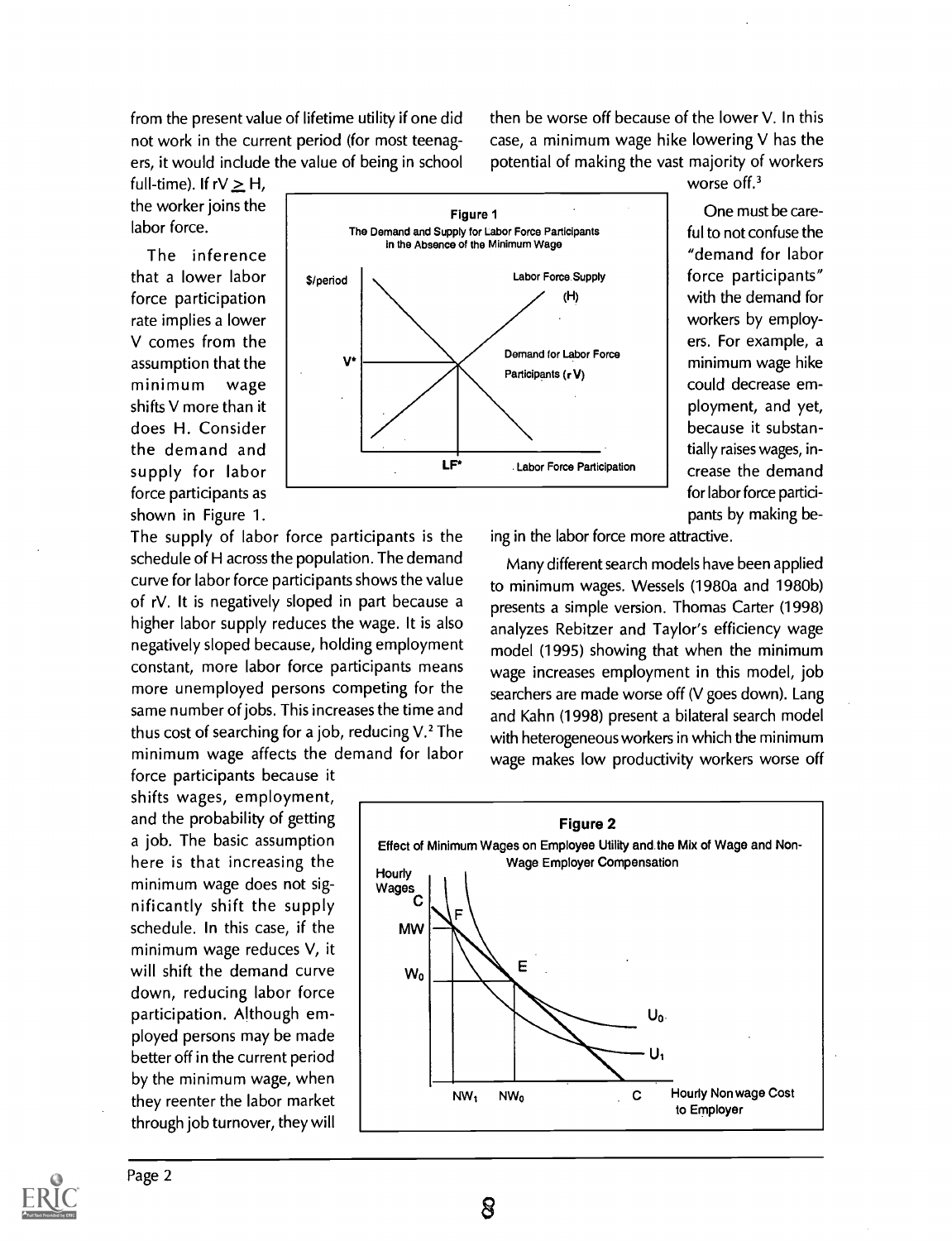while not enhancing the welfare of more productive workers. Mortensen and Burdett (1989) present an equilibrium model in which larger firms pay higher wages and have lower turnover whereas smaller firms are, in a sense, more competitive, paying a wage closer to V. Although they definitely do not come to this conclusion, a minimum wage lowering V would make all workers in their model worse off.

The minimum wage has many effects on V other than its obvious effect on wages and employment. First, while it may increase the wage, employers might offset this by cutting back on nonwage compensation. For example, employers might reduce the flexibility of working hours,<sup>4</sup> increase the work pace, demand work "off the clock," reduce work hours, or reduce on-the-job training.<sup>5</sup> If employers fully minimize costs, the offset will reduce the full wage of workers (Wessels, 1980a). Figure 2 shows the offset effect. Given the compensation the firm wants to pay (C), the firm chooses the optimal mix of wages and nonwage compensation to attract workers. This optimal mix at Point E maximizes the worker's full wage (or utility) given C. The worker's full wage is  $U_0$ . In Figure 2, the firm is spending  $W_0$ on money wages and NW<sub>0</sub> on nonwage costs (note that a \$1 spent on nonwage items need not be worth \$1 to the worker). A minimum wage of MW that does not change the firm's total compensation cost will push the compensation mix toward wages and, consequently, lower the utility (full wage) of workers. In Figure 2, the firm is shown as being at Point F, with a resulting lower full wage for workers. If firms act to keep the full wage at market levels (or at some fixed percent above market levels), the interaction of labor demand and labor supply will cause the equilibrium full wage to fall between Points E and F. Workers will be worse off.'

A second effect the minimum wage has on V is its effect on the availability of jobs and on job turnover. Unfortunately, the actual effect of minimum wages on turnover rates is unknown because the Department of Labor no longer publishes this information.' One presumes it lowers turnover, which usually makes new labor force participants worse off (since less turnover means fewer job openings).

It is argued here that a minimum wage hike

will not shift the supply curve (the H schedule) significantly. There are two main ways a minimum wage can affect the value of a person's home time (H). First, it can have an income effect, raising the value of leisure or home time, shifting the supply curve inward. The main way this income effect could occur is by the minimum wage increasing the income of other persons in the worker's family. However, the evidence suggests that the minimum wage has little effect on family income, especially families below the poverty line.<sup>8</sup> A related effect is the wealth effect from the minimum wage increasing the value of the worker's future job opportunities. However, since the minimum wage affects teenage workers for only a short span of their working life, this impact is likely to be small.

#### III. MINIMUM WAGE AND THE SUPPLY OF LABOR A. Adjustment Costs

The presence of adjustment costs has several consequences for modeling the impact of minimum wages. The reason is that most minimum wage hikes come in sets. The first set in the sample period began in 1978, the second in 1990, and the third in 1996. Congress increased the minimum wage in steps and, for the 1990 and 1996 hikes, the second step in the hike was effectively more binding to employers than the first.

It is reasonable to assume that firms were aware, at least after the first hike, what and when the subsequent hikes were going to be. If there were no adjustment costs, firms would hire and fire according to current wages. On the other hand, in the presence of adjustment costs, firms would be more reluctant to create new job positions if they anticipated still higher minimum wages in the future. In this case, it is appropriate to treat each set of hikes as a unit rather than as separate hikes.

A second consequence is that minimum wage hikes of different sizes are likely to have different effects. A small hike that is transitory may not affect employment at all nor lead the firm to make any nonwage offsets (it can be argued that the

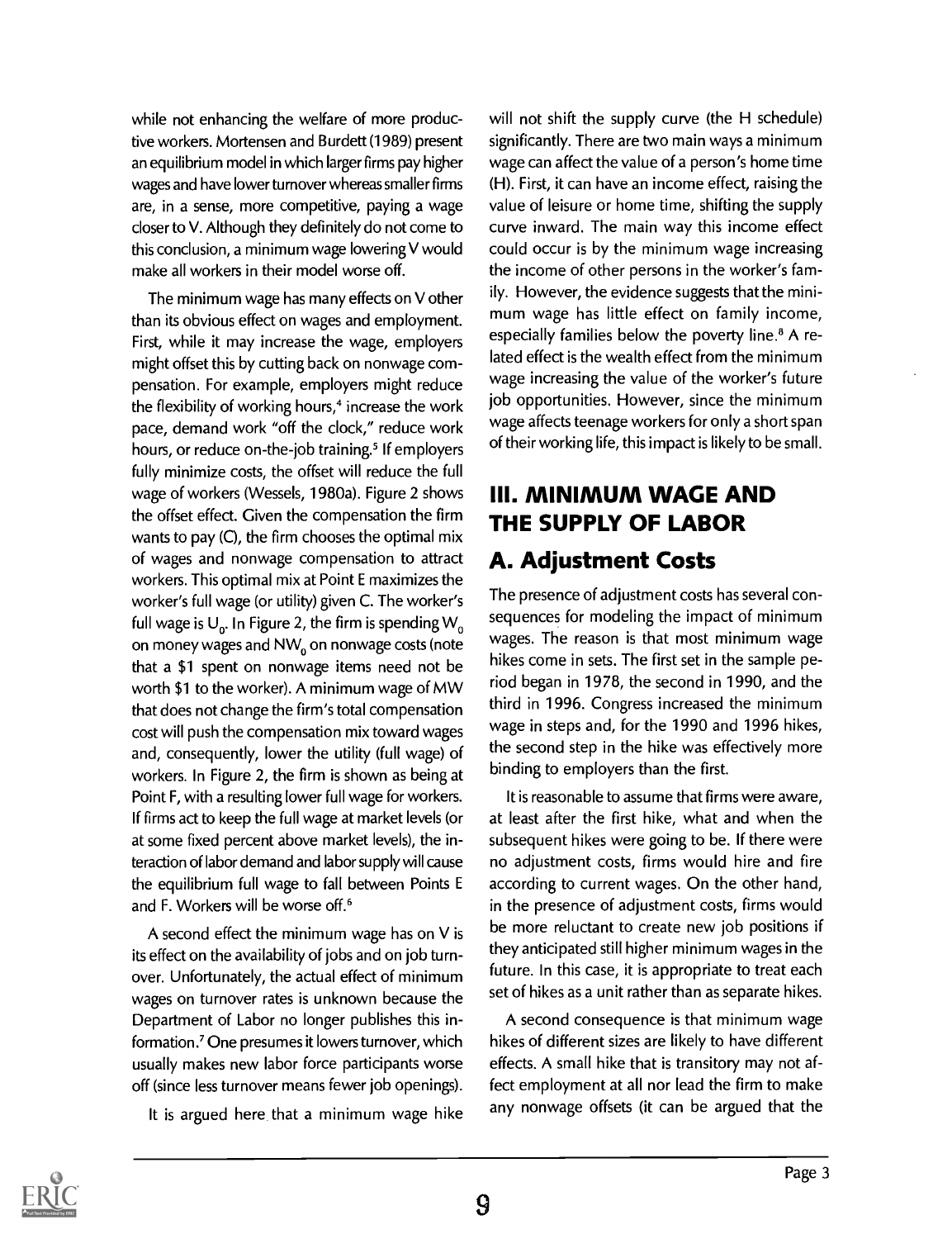1996-1997 hikes fit this category). The main effect of such a hike will be to reduce job turnover and the availability of new jobs. On the other hand, a larger hike may lead the firm to adjust employment .or nonwage compensation, or both. This may lead to a very different outcome. The result is that not all minimum wage hikes will have the same effect. Consequently, I treat each separately. If the differences between hikes are large, this may blunt the criticism by Card and Krueger (1995) that the empirical literature has not found a uniform (or more significant) effect for all hikes over time.

#### B. Choice of Dependent Variable

A Box-Cox transformation was performed on the labor force participation rate of teenagers (with an AR(9) error structure) in order to choose between a linearized or a log form for the rate. The linear form was preferred (with a log-likelihood of 5974 compared to the log form's 5784). However, the linear form is limited to being between zero and one, violating the assumption of normality. The linear form was then compared to its "normit" transformation<sup>9</sup> (the normit version having a normal cumulative probability equal to the labor force participation rate) as well as its logit form (another variant appropriate for proportions). The normit form's error term was closest to being normally distributed (with a Jarque-Bera normality test statistic<sup>10</sup> of 7.19, compared to the  $logit's$  11.94). In addition, the residuals using the normits (weighted as described below) were homogeneously distributed over all states (the Bartlett test statistic,<sup>11</sup> at a significance level of 11.1%, could not reject the null that states' residuals were homogeneous).

Viewing each teenager in a state as having the same probability of being in the labor force, then labor force participation rate is a binomial process. According to Parzen (1960), reasonable accuracy is achieved by using the normal distribution to approximate a binomial process when  $np(1-p)$  > 10, where n is the sample size and p is the probability. This is satisfied in the data set. Because of these considerations, the normit form was selected.

#### C. Choice of Regression Form

Most articles on minimum wages using panel data use the following specification:12

$$
(1) \qquad E_{\mathbf{i}} = \alpha_{0} + \mathbf{M} \mathbf{W}_{\mathbf{i}} \boldsymbol{\beta} + \mathbf{X}_{\mathbf{i}} \boldsymbol{\gamma} + \mathbf{T}_{\mathbf{i}} \boldsymbol{\tau} + \mathbf{S}_{\mathbf{i}} \boldsymbol{\delta} + \mathbf{e}_{\mathbf{i}}
$$

where i is the state index and t is the time index. E is the ratio of teenage employment to teenage population, MW is a variable representing the larger of the state or federal minimum wage, X is a set of explanatory variables, T is a set of yearly dummy variables, and S is a set of identifier variables for the individual states.

A key problem with this equation is its use of yearly dummy variables to control for the business cycle. The use of yearly dummy variables masks the effect of most events (such as increases in the federal minimum wage), making their use sterile and highly nonstandard in the econometric literature for studying the effects of policy interventions. If their use were common in models, for example, the annual dummy variables would appear to drive most recessions.

It is important to control for the effects of the business cycle. The standard method in the macroeconomic intervention literature is to introduce lagged values of the dependent variable as well as lags in the independent variables that are related to the business cycle (for example, the unemployment rate). The regressions in this paper use an autoregressive data generating process of nine lags (AR(9)) in the labor force participation rate. More lags proved to be insignificant. Only one other paper in the minimum wage literature uses more than an AR(1) process (Williams and Mills, 1998). The unemployment rate (with multiple lags) was included to reflect the effects of the business cycle (most minimum wage papers use only the current unemployment rate). The unemployment rate of white males ages 30 to 54 was used, and was significant up to seven lags. In addition, the labor force participation rate of 30- to 39-year-olds was used to reflect other shocks to the labor market. This age group was chosen because its labor force participation rate is not affected by the minimum

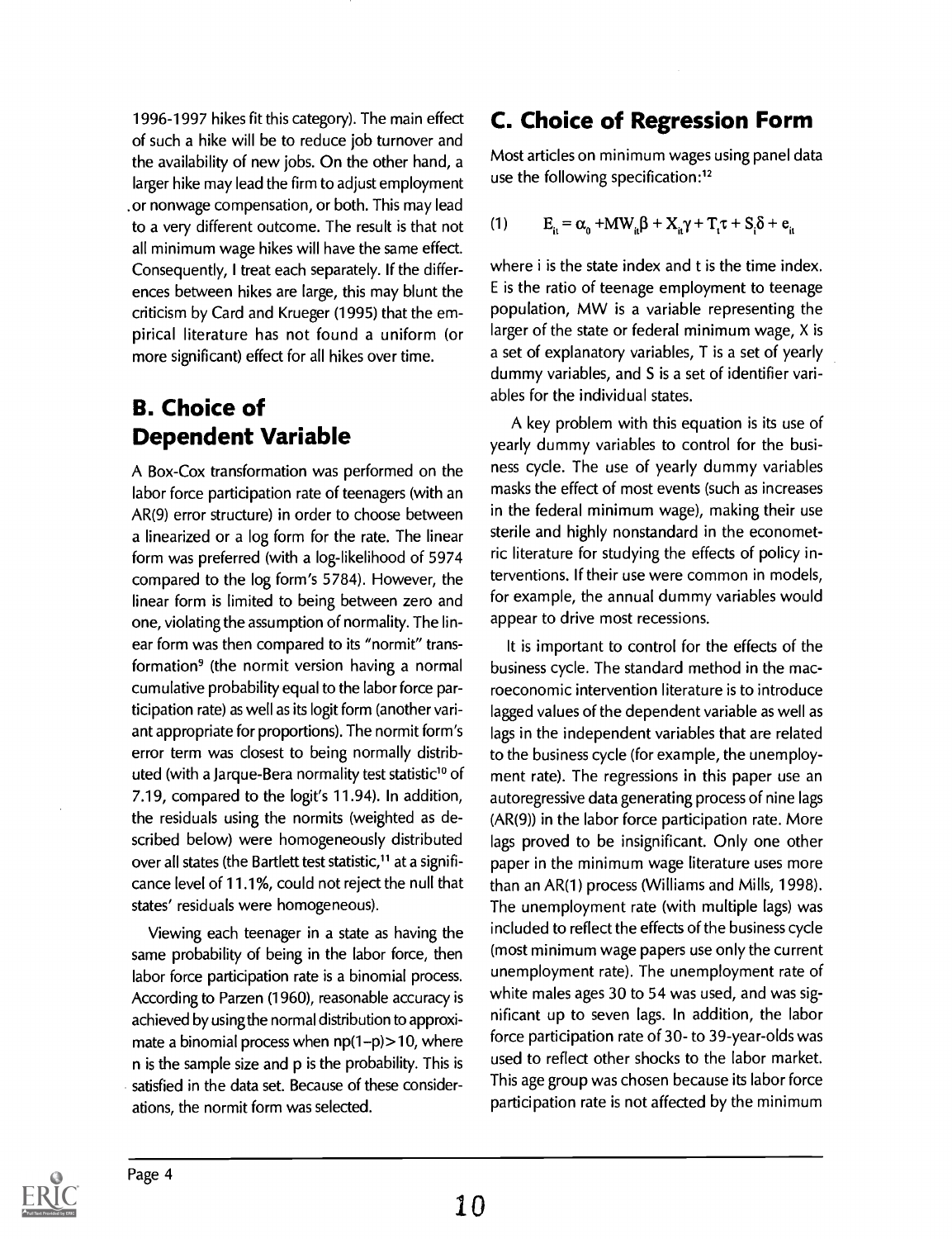wage, yet it does vary enough to reflect the stateby-state differences in labor markets and how they change over time. In addition, each state's per capita income was also an explanatory variable.

The other explanatory variables include adult wage rates (ages 30 to 39), the fraction of teens in the working population (ages 15 to 54), and the dummy variable indicating whether the state's effective minimum wage was the federal minimum wage or its own rate (if higher). The age range for the adult wage rate was selected to be close to, but not highly correlated with, the teenage wage rate. As it turns out, any wage measure generally proved to be insignificant, whether chosen from adult wages or teen wages. Much of the minimum wage literature depends on the adult wage to account for the effectiveness of the minimum wage. This is inappropriate given the insignificance of the adult wage.

#### D. The Choice of Minimum Wage Variables

The usual minimum wage variables in the literature are (1) the minimum wage relative to the adult wage level (for example, Neumark and Wascher (1994) or Card, Katz and Krueger (1994)) or (2) a set of dummy variables for the time periods in which the minimum wage was increased (for example, Deere, Murphy and Welch, 1995).

The relative level of the minimum wage makes sense only if it can be indexed to reflect the minimum wage's effective constraint on firms. Most often the indexing is done by entering both the log of the minimum wage and the log of some adult wage in the regression. A problem with this relative wage measure can be easily illustrated. Suppose the minimum wage is well below market wages for all workers so that it has no effect. An improvement in economic conditions then raises employment and market wages. The relative minimum wage variable would go down in value while employment goes up. What is needed is a way to measure how binding a constraint the minimum wage is.

The second choice is the use of dummy vari-

ables to reflect the timing of minimum wage hikes. The key issue here is how long a period one should lag these dummy variables. Certainly not forever, since the effects of the minimum wage wear off. And most likely, one period is too short. One criticism of using lags is that with enough of them, any two variables can be related in any way one wants. Thus, without a way to justify the timing of the minimum wage's effect, the results are subject to question.

#### E. Measuring the Effective Minimum Wage

To approach the problem of how long the minimum wage represents an effective constraint on a labor market, this paper utilizes the fraction of employed teenagers, ages 15 to 19, who are earning the minimum wage or less.<sup>13</sup> To get an adequate sample, this figure was collected for the United States for each quarter from the outgoing rotations of the Current Population Survey (CPS). This fraction adjusts for state differences in minimum wages when the state has a higher minimum wage.

This variable should be proportional to the fraction of employed teenagers significantly impacted by the minimum wage. Another break point could have been chosen (such as a certain percent higher than the minimum wage) but there is a problem with these other break points: The distribution of wages is not smooth. For example, in the first quarter of 1994, when the minimum wage was \$4.25, in the range between \$4.25 and \$5.25, 78% of the workers were paid exactly \$4.25, \$4.50, \$4.75, \$5.00 or \$5.25 (\$5 being the most popular with 28% of the workers in this range). Most teenagers earn "on the quarter" (\$5.50, \$5.75, \$6.00 and so forth) with few in between. This makes the choice of another break point problematic because the proportions earning below it depend upon how many "quarter" points there are between it and the minimum wage (for example, the minimum wage of \$5.15 plus 10 percent includes two quarter points, whereas \$3.35 includes only one). In light of this, I chose "the

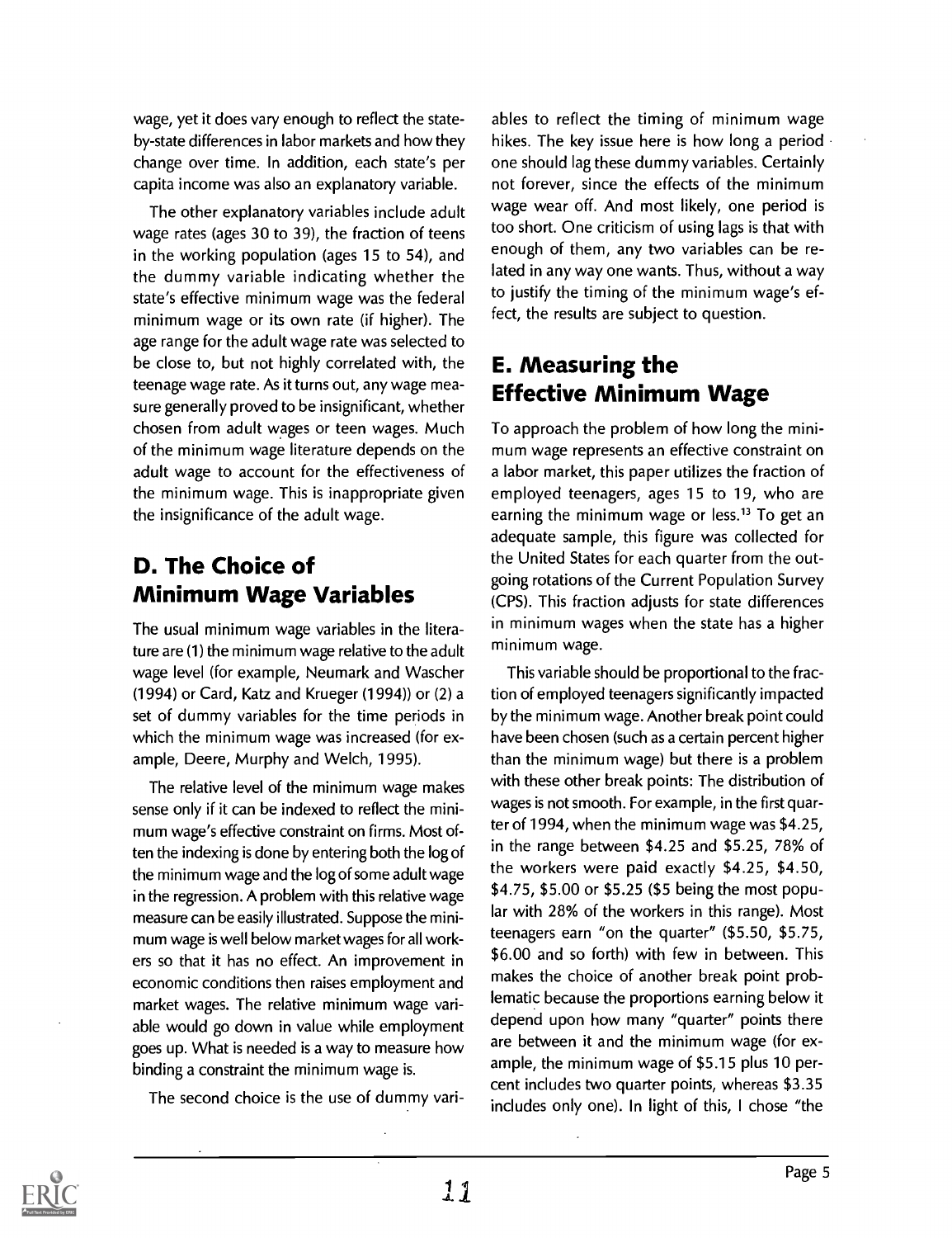minimum wage or less" as the criterion. From this point on, I will simply refer to this fraction as the "fraction of teenage workers earning the minimum wage" with the "or less" understood.

The monthly fraction of teenage workers earning the minimum wage is  $\begin{bmatrix} 40 \\ 40 \end{bmatrix}$ shown in Figure 3. Note how this fraction spikes up at each minimum wage hike (1979, 1980, 1981, 1990, 1991, 1996 and 1999).

Figure 3 reveals that when approximately 17% of teenagers earn the minimum wage, Congress has passed a new minimum wage law. This includes the 1978 hikes, the 1990 hikes, and the 1996 hikes. The chart does not show the pre-1979 percent, but in the May 1977

CPS survey, 18.77% of employed teenagers were  $(2)$  MW<sub>t</sub> =  $\Delta$ MW • earning the minimum wage (before the new minimum wage was imposed in January 1978). Before the 1990 hike, the fraction bottomed out at 16.1%. Before the 1996 hike, it bottomed out at 17.3%. Currently, 16% of teenagers are earning the minimum wage. Whether a "17% rule" proves to be an economic "law" is an interesting political-economic question not given further consideration here.

A second observation is that between successive sets of hikes, this fraction has fallen at an accelerated rate. Between 1981 and the next hike in 1990, it fell at a rate of 10.2% per year (estimated from a regression on the log of the fraction). Between the hike in 1991 and the next hike in 1996, it fell at a higher rate of 12.8% per year, and between the hike in 1997 and the end of 1999, it fell at an annual rate of 29.1%. The economy has apparently moved faster and faster to "shake off" the effects of the minimum wage.

The fraction of teenage workers earning the minimum wage will be called "Frac\_MW". This variable is used in two ways in this paper. First, it is used as a minimum wage variable. Second, it is used to measure the duration and relative strength of a minimum wage hike. The minimum wage variable used in this paper will be of this form:



#### $Frac_{M}MW_{1}-Low(Frac_{M}MW)$  $Hi(Frac$  \_ MW) - Low(Frac \_ MW)

where the change in the minimum wage is its proportional increase (at the time of the hike); the low Frac\_MW is the lowest or baseline fraction after the minimum wage hike (usually near 17%); and the high Frac\_MW is its highest value (usually the percent at the time of the hike). Thus, the far right-hand term, which I will refer to as the "weighting" of the minimum wage, is like a decay term: It compares the fraction's current increase over baseline with the total most recent increase over the same baseline. It goes from one to zero over the period after the minimum wage is increased. When it equals one, the minimum wage hike has its full impact; when it equals zero, the minimum wage impact has returned to the level before the minimum wage was increased.

To illustrate, suppose the minimum wage goes up 10%. Before the minimum wage was increased, suppose 25% of the teenage workforce was being paid the minimum wage. Then, at the new higher minimum wage, 45% of the teenagers are paid the minimum wage, with this fraction falling to 35% in the subsequent year and to a low of 25% in 2 years. The weight in equation 2 would be calculated as (Frac\_MW-0.25)/0.20. Initially, the minimum wage variable equals 10%. In the sub-

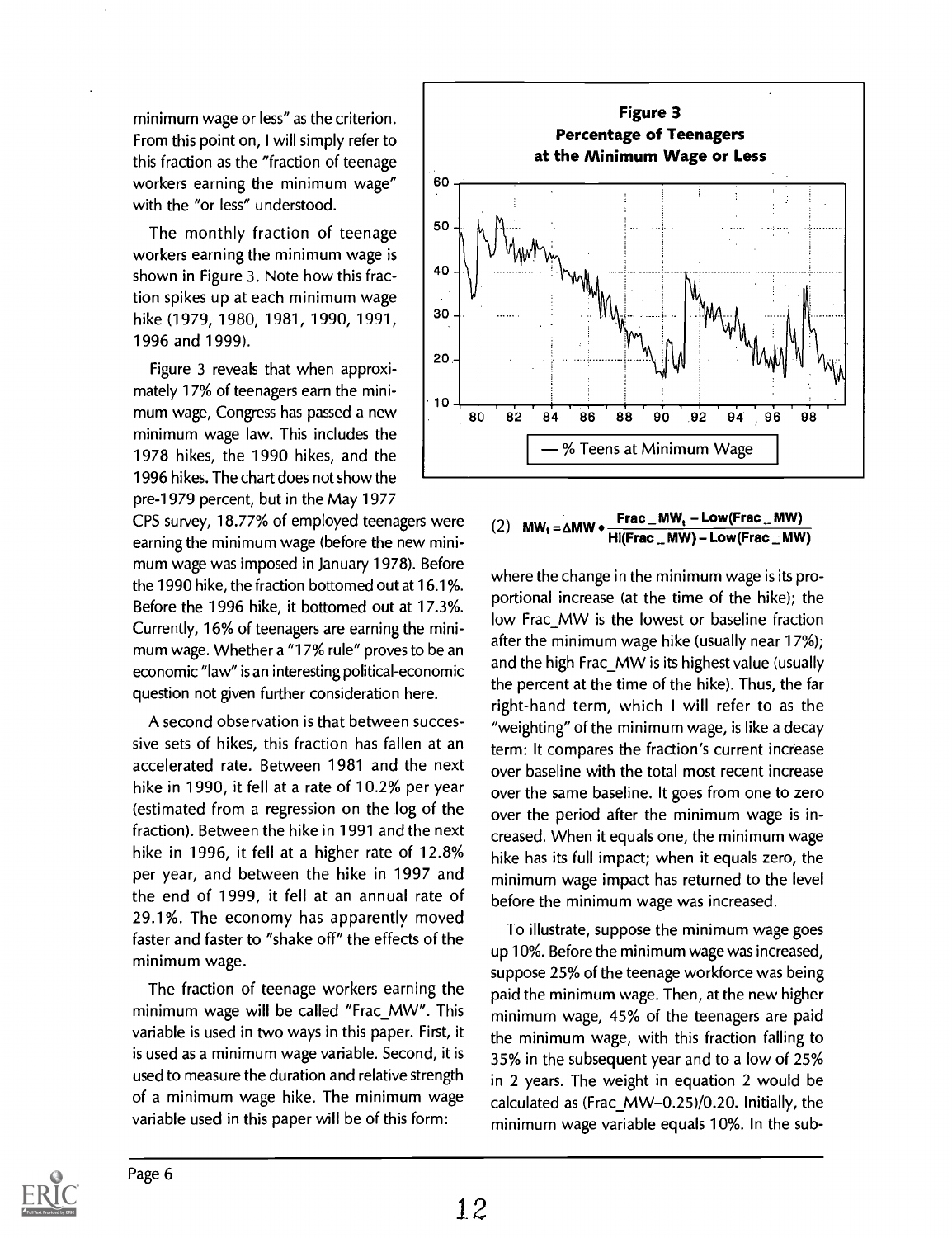sequent year, it equals 5% (10% x 0.5). After 2 years, it equals zero.

The implicit assumption is that the fraction of workers affected is proportional to this weighting. Continuing the example, the greatest change in the labor force due to a hike occurs when it affects most workers (when 20% more workers are affected compared with the fraction affected before the hike). In 1 year, the change is half of what it was (when only 10% "more" workers are affected), and<sup>14</sup> finally, in 2 years, the change has disappeared (the affected workers return to 25%). Although this assumption can be questioned, it is preferable to assuming a fixed duration of an arbitrary length. Figure 3 shows that the 1978-1981 set of minimum wages affected teenagers throughout the 1980s. On the other hand, the 1996-1997 set of hikes had an effect lasting less than 4 years.

The  $\Delta$ MW for the 1978-1981 hikes equals the sum of the hikes occurring on or before the current quarter. In 1979, the increase in 1979 was combined with the 1978 increase since the sample begins in 1979. In the tables, it will be referred to as the "1979-1981" set of hikes to make it clear that the sample period began in 1979. The high and low Frac\_MW was chosen over the whole period, its highest value occurring in 1981. The other hikes were treated similarly."

The change in the minimum wage was the change in the federal or state minimum wage (using the higher of the minimum wages). In addition, some states increased their minimum wage earlier than did the federal government, so the weighting was shifted forward in these states to reflect this fact. States whose minimum wage did not change in the years of federal hikes were assigned a minimum wage variable of zero. The values of the minimum wage variable for those states where the federal minimum wage was higher are shown in Appendix Table 2.

A potential criticism of the weighting method used is that a growing economy, if its effects are not controlled for, will cause the weighting to decrease (as fewer workers are paid the minimum wage). In this case, it might be found that the minimum wage has a negative effect on labor force participation while what is really discovered is that labor force participation responds to better working conditions. To avoid this problem, numerous steps were taken to control for the effects of the business cycle (using an AR(9) error structure, the inclusion of key variables related to the business cycle and the use of statespecific time trends). In addition, the two main episodes (1990 and 1996) took place in very different business environments, yet the minimum wage had a similar negative effect in both. The fact that the results match those from earlier episodes also is suggestive that the results reflect the true effects of the minimum wage, controlling for the effects of the business cycle.

One of the key variables in the regression is the unemployment rate (for white males, ages 30-54), which is used to control for the effects of the business cycle (up to 7 lags). A desirable minimum wage variable should be exogenous from the key control variables in the equation (Card and Krueger, 1995). A Granger causality test was run over the three minimum wage variables (for each hike, approximately over the period of each variable's effectiveness: 1979:1 to 1989:4 for the 1979-1981 hikes, 1990:1 to 1996:2 for the 1990-1991 hikes, and 1994:4 to 1999:4 for the 1996 hikes). The test was run for seven lags (because unemployment was lagged up to seven periods in the regression). In testing the null hypothesis that unemployment did not cause the minimum wage variable, the highest levels of significance reached by the  $F$  statistic were, respectively, 77.2%, 8.8% and 13.8%. Unemployment for white males ages 30-54 is not significantly related to the minimum wage variable.

#### F. The Choice of Period

Most panel studies of minimum wages use monthly data. Unfortunately, monthly data result in small cell sizes. With a small cell size comes measurement error that can bias the results, particularly in dynamic models.<sup>16</sup> It also can be shown to bias the tests for stationarity toward rejecting the nonstationary null hypothesis.17 One solution to these problems is to use instrument variables, in this case for lagged labor force participation. Be-

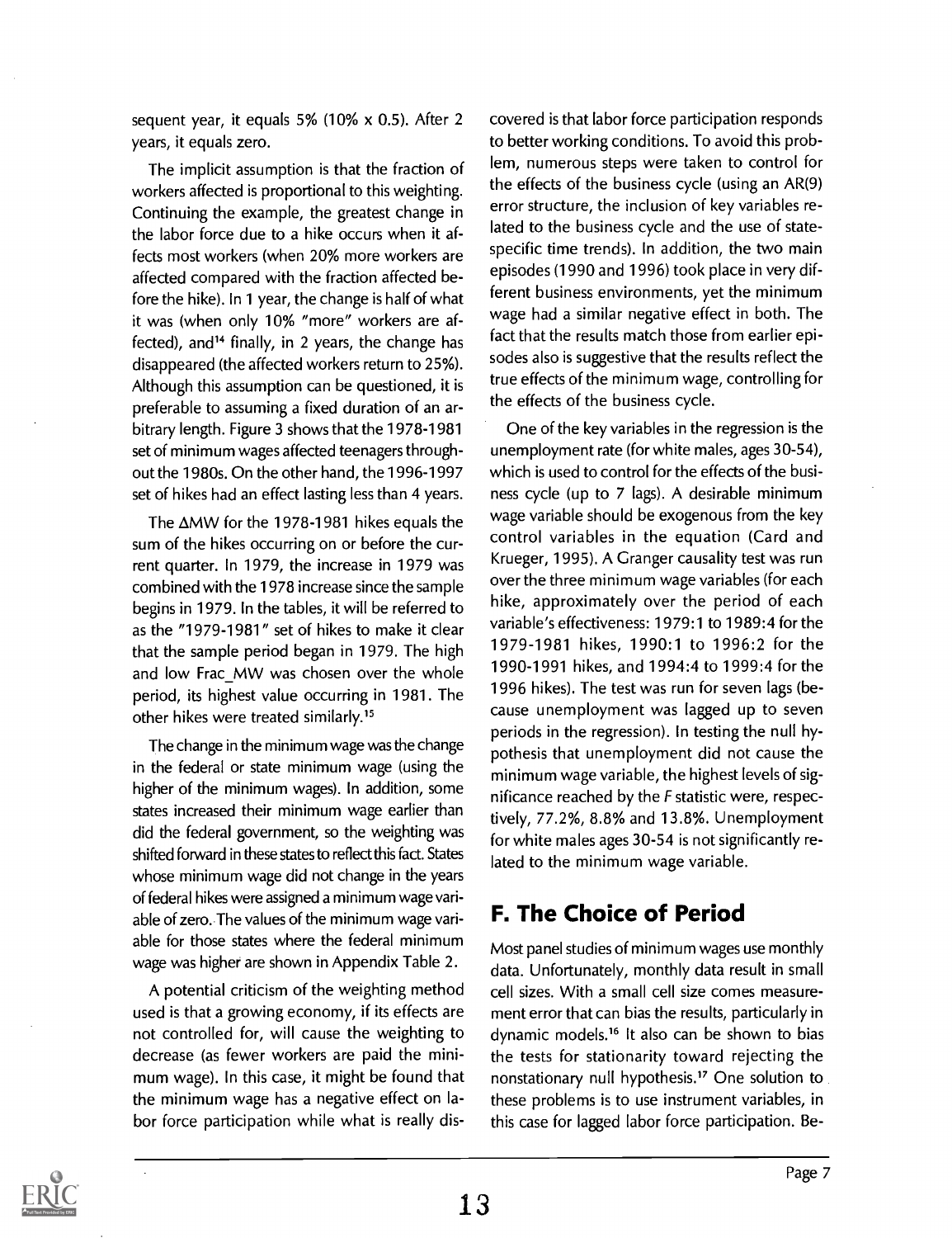cause the choice of variables to compose the instruments is somewhat arbitrary, this leaves the results from the use of such instruments open to question. Instead, a longer sampling period (a quarter of a year being one period) was chosen. The result is a larger cell size, which also reduces other biases (see Harris and Tzavalis, 1999).

The use of quarterly data allows for a larger cell size, which is particularly important for investigating the subcategories of teenagers. The variance caused by measurement error can be approximated by the mean of  $L(1-L)/N$ , averaged for each quarter over the individual states, where L is the labor

force participation rate and N is the number of teenagers in the particular state's quarter cell. The variance equals 0.002131, which is approximately 20% of the variance in L (which equals 0.01073). The figure for the normit of L is 0.01720, which is 24% of the variance of the normit of L (which equals 0.07268). The corresponding percentages for monthly data are much higher, at 35% and 40%.

Further gains could be achieved by using annual data, but this loses too much of the minimum wage's effect because no hike since 1981 has occurred at the beginning of the year. Another solution would be to use national data, but  $F$  tests show the state fixed effects to be highly significant.

| Table 1<br><b>Test for Unit Root</b><br>Im, Pesaran, and Shin t-bar statistic for Panel Data |          |                                      |  |  |
|----------------------------------------------------------------------------------------------|----------|--------------------------------------|--|--|
| <b>Variable</b>                                                                              | Constant | <b>Constant</b><br><b>Plus Trend</b> |  |  |
|                                                                                              |          |                                      |  |  |
| Normit of LFPR teens  - 2.548**  - 2.646**                                                   |          |                                      |  |  |
| Unemployment Rate for<br>Prime Age White Males  - 2.472**  - 2.945**                         |          |                                      |  |  |
| LFPR ages 30-39  -1.992**  -2.222                                                            |          |                                      |  |  |
| Fraction of Teens<br>in Population  -1.552  -2.015                                           |          |                                      |  |  |
| <b>First Difference of Fraction</b><br>of Teens in Population  - 3.146**  - 3.637**          |          |                                      |  |  |
| Log Wage ages 30-39  -1.121  -2.716**                                                        |          |                                      |  |  |
| First Difference of<br>Log of Wage 30-39  -3.403**  -3.528**                                 |          |                                      |  |  |
| Log Per Capita<br>Personal Income - 0.928 - 1.961                                            |          |                                      |  |  |
| First Difference of Log Per<br>Capita Personal Income  - 3.189**  - 3.128**                  |          |                                      |  |  |
| Fraction of Employed<br>Teens At Minimum Wage  - 0.081  - 3.140**                            |          |                                      |  |  |

\*\* Significant at 1% level using table from Im, Pesaran and Shin (1997). Unmarked statistics are not significant at the 10% or better level. Labor force and unemployment regressions include dummy variable for break in 1989. The fraction of employed teens at the minimum wage includes dummy variables for breaks starting in 1990:2 and 1996:4 (when federal minimum wage hikes commenced).

Critical values for second column are -1.81 (1%), -1.73 (5%), and -1.68 (10%). Critical values for third column are -2.44 (1%), -2.36 (5%), and -2.32 (10%).

#### G. Tests for **Stationarity**

There is good reason to doubt results derived from using nonstationary variables in time-series regression (see Granger and Newbold (1974) and Phillips (1986)). I tested the variables used in the regression for stationarity, using, in part, the procedures recommended by Enders (1995).

The key variable is the labor force participation rate of teenagers (LFPRteens). Using quarterly data, working down from a high number of lags, nine lags proved to be significant. With nine lags, I could not reject the null hypothesis that the residuals were stationary white noise. Examination of the data indicated a structural break in 1989. This break most likely is related to a change in the CPS coding, when unemployment was changed from "looking" for employment to "looking" or being "laid off."

The Im, Pesaran and Shin t-bar test (1997) for panel data was used. This procedure runs the

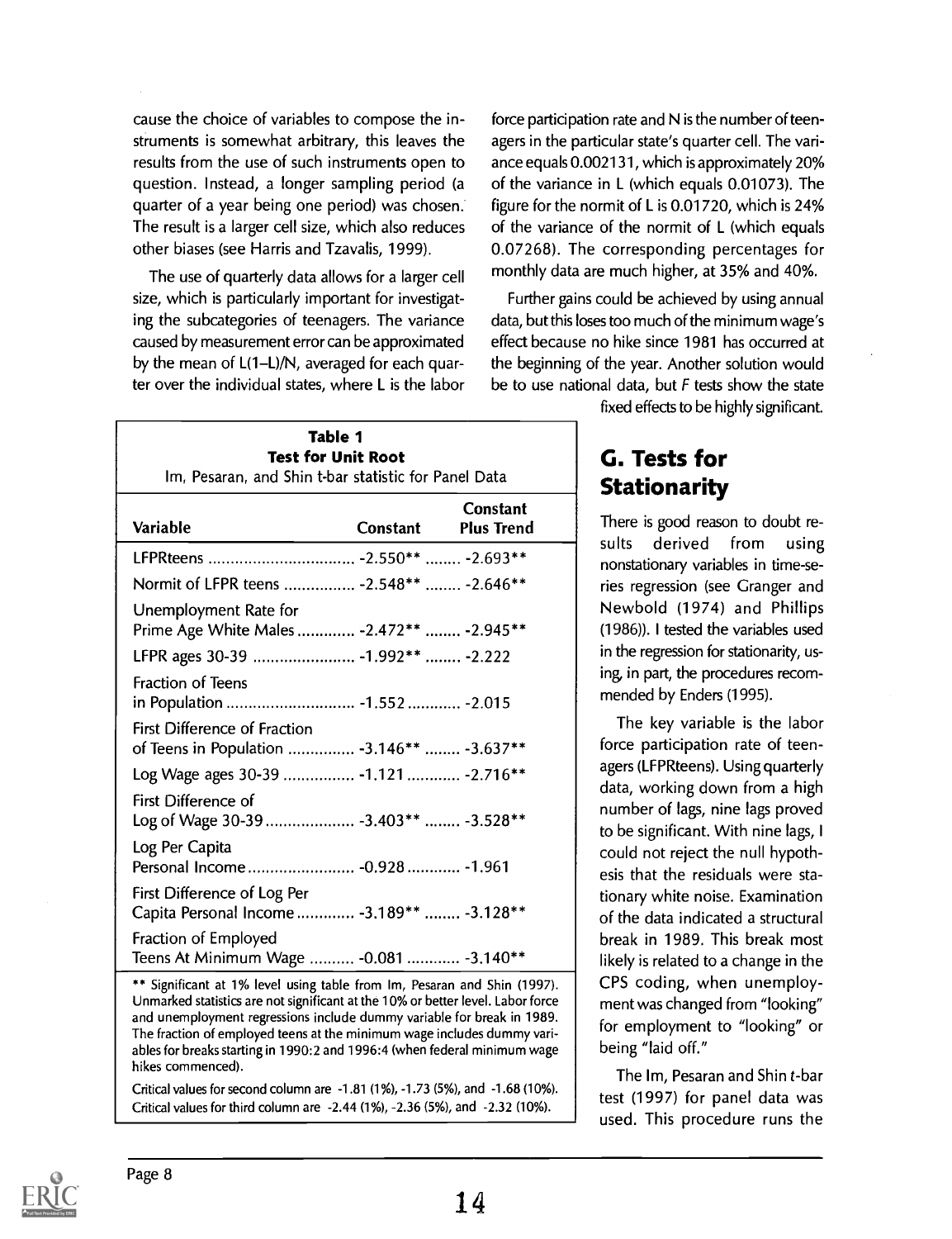| Regression on Normit of Teenage Labor Force Participation<br>1983:1-1999:4          |                                                                                                                                 |            |                    |             |
|-------------------------------------------------------------------------------------|---------------------------------------------------------------------------------------------------------------------------------|------------|--------------------|-------------|
| Variable (lags)                                                                     | <b>Coefficient</b>                                                                                                              | Std. Error | <b>T-Statistic</b> | Probability |
|                                                                                     |                                                                                                                                 |            |                    |             |
| ΔMW 1990-91  -0.2053  0.0451  -4.547  0.0000                                        |                                                                                                                                 |            |                    |             |
| ΔMW 1996-97  -0.1630  0.0798  -2.040  0.0414                                        |                                                                                                                                 |            |                    |             |
| $\Delta$ Fraction Teens<br>in Population  -0.1643  0.1544  -1.059  0.2901           |                                                                                                                                 |            |                    |             |
| $\Delta$ Log Per                                                                    |                                                                                                                                 |            |                    |             |
|                                                                                     |                                                                                                                                 |            |                    |             |
|                                                                                     |                                                                                                                                 |            |                    |             |
| Unemployment rate  -0.6450  0.1688  -3.8233  0.0001                                 |                                                                                                                                 |            |                    |             |
| Unemployment (-1) : -0.1840  0.1699  -1.083  0.2728                                 |                                                                                                                                 |            |                    |             |
|                                                                                     |                                                                                                                                 |            |                    |             |
| Unemployment (-3)  -0.4086  0.1692  -2.408  0.0161                                  |                                                                                                                                 |            |                    |             |
| Unemployment (-4)  -0.5323  0.1689  -3.164  0.0016                                  |                                                                                                                                 |            |                    |             |
| Unemployment(-5) -0.5426  0.1671  -3.254  0.0012                                    |                                                                                                                                 |            |                    |             |
| Unemployment(-6)  0.1295  -0.1641  0.756  0.4300                                    |                                                                                                                                 |            |                    |             |
| Unemployment(-7) -0.3707  0.1604  -2.315  0.0208                                    |                                                                                                                                 |            |                    |             |
|                                                                                     |                                                                                                                                 |            |                    |             |
|                                                                                     |                                                                                                                                 |            |                    |             |
| LFPR 30-39 (-2)  -0.2104  0.1148  -1.834  0.0667                                    |                                                                                                                                 |            |                    |             |
|                                                                                     |                                                                                                                                 |            |                    |             |
| LFPR 30-39 (-4)  0.0432  0.1143  0.378  0.7053                                      |                                                                                                                                 |            |                    |             |
|                                                                                     |                                                                                                                                 |            |                    |             |
| Other Variables: Seasonal Dummy Variables, State Fixed Effects, State Specific Time | Trends, Indicator variable if state had higher minimum wage;<br>Error Structure: AR to 9 Lags, <sup>1</sup> Weighted Regression |            |                    |             |
|                                                                                     | Adjusted R-square 0.7877, Durbin-Watson statistic 2.019                                                                         |            |                    |             |

Table 2

augmented Dickey-Fuller test separately on each panel member (here, states). The change in the key variable is run on its level and past changes (here, nine lags). The t-statistic for the variable's level, if it is significant, results in a rejection of the null hypothesis that the process is not stationary (that is, it results in "accepting" the series as stationary). The Im, Pesaran, and Shin t-bar statistic is the average of these t-statistics over panel members. I report two versions of this statistic in Table 1: The first is for the deterministic term being a constant, the second is for having a constant plus a linear time trend. The labor variables include a dummy variable for the 1989 break (equal to 1 after 1989, 0 before). Table 2 shows the results for all the variables used in the regressions.

To assure that they are stationary, the first difference of per capita income (in log form) of the fraction of teenagers in the population and of the wage rate (in log form) were used in the regressions.

#### IV. THE IMPACT OF MINIMUM WAGES ON LFPR

#### A. The Effect on Teenagers

The labor force participation rates were calculated for each state and quarter from 1979 through 1999. For purposes of these data, a teenager is defined as a person 15 to 19 years old. Regressions were run on the normits of the labor force participation rate. These results used a two-step process to weight the second-

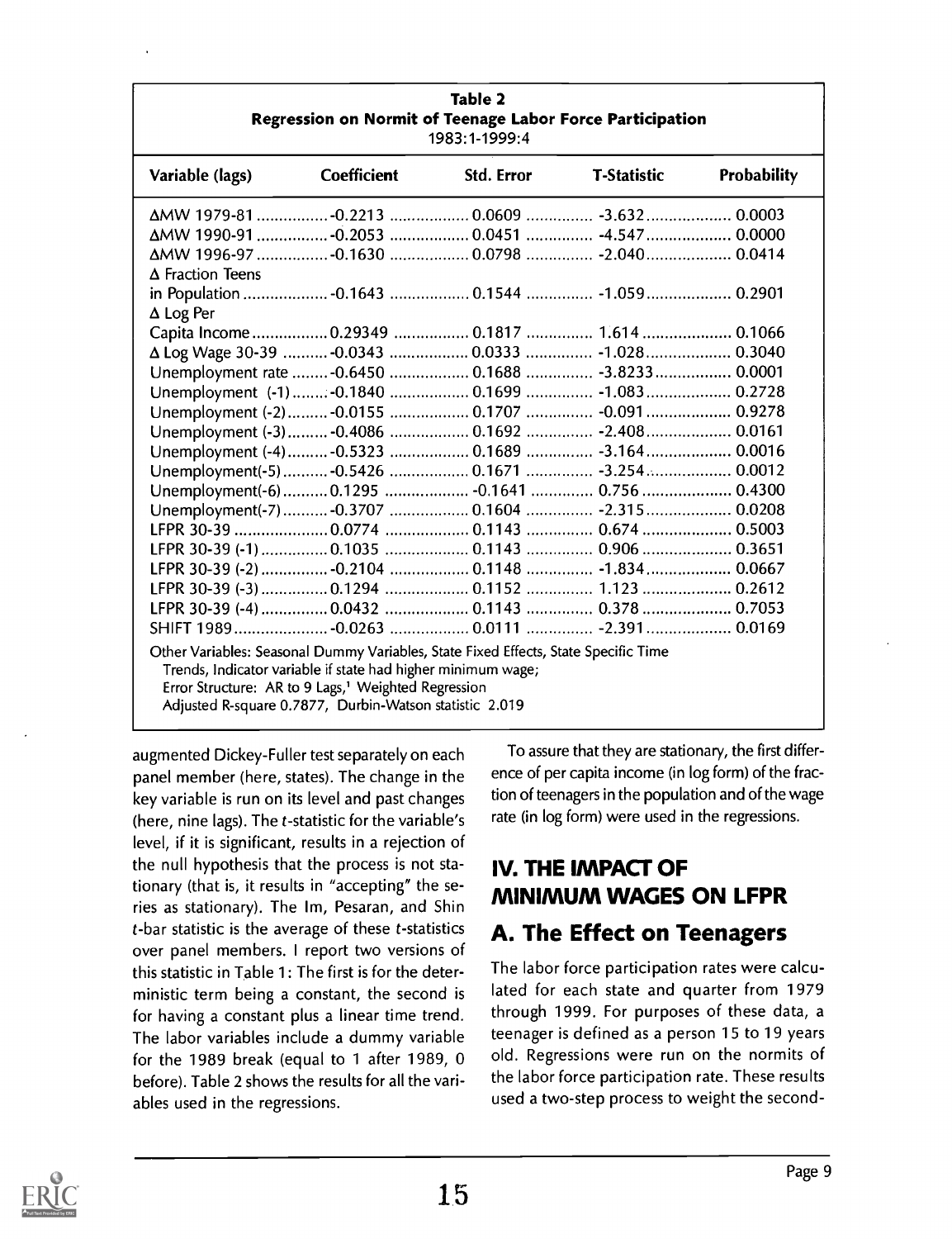stage regressions. The weight equals the inverse of an approximation of the variance (see Greene, 2000):

(3)  $\frac{\Phi(\mathsf{L}^*) \bullet (1 - \Phi(\mathsf{L}^*))}{\Phi(\mathsf{L}^*) \bullet (1 - \Phi(\mathsf{L}^*))}$  $N_{it} \circ \phi^2(L^*)$ 

where  $L^*$  is the predicted labor force participation rate from the first step,  $\phi$ <sup>\*</sup>) is the normal density, and  $\Phi$ <sup>\*</sup>) is the cumulative normal distribution. Amemiya (1985) has shown that this procedure has the same asymptotic distribution as the maximum likelihood estimator. The second set of state regressions is estimated using conditional maximum likelihood (given the weighting from the first step).18 As noted above, the weighting procedure produced homogenous variances across states. Alternative weighting by a feasible generalized least squares (FGLS) estimate of the cross-sectional variances gave very similar results.

Table 2 shows the results of the weighted regressions for teenagers. Appendix Table 1 shows the mean and standard deviations of all variables. The minimum wage variables are those discussed above: The sequentially summed increases in the minimum wage over the period, weighted by the relative impact measure derived from the fraction of teenagers receiving the minimum wage. Appendix Table 2 shows the value of this variable for the states with the federal minimum wage.

All minimum wage hikes had a significantly negative impact on the labor force participation rates of teenagers. I discuss the sensitivity of these results to the form of the regression in subsequent sections.

The fraction of teenagers in the working population (the ratio of teenagers to persons ages 15 to 54) was insignificant. Increases in personal per capita income were modestly significant and positive. Most likely, this reflects an overall income effect on the demand for teenage labor in the economy. The change in the log of wages (of adults 30 to 39 years old) was insignificant. This insignificance was true of other wage variables (including the wage rate of adults ages 20-24, 25-29, and even the teenage wage rate) in alternative versions of this equation.

The set of unemployment rates was highly negative and significant. The minus terms in parentheses indicate how many periods the variable was lagged. Unemployment rates proved to be significant up to seven lags. This may in part reflect the delay between an upturn in the economy and the increase in teenage employment.

The set of labor force participation rates (for ages 30-39) was significant only at the second lag (this varied for other groupings of teenagers). The unemployment variables evidently captured most of the relevant shocks to the labor market.

The shift variable (reflecting the change in the way unemployment was treated in the CPS survey after 1989) was also significant. A Chow break test<sup>19</sup> was run on the data. The results ( $F = 1.50$ ,  $p = 0.0002$ ) indicate that the nature of the equation changed between these periods. Running the regression over the 1979-1988 period alone, the 1979 minimum wage variable became insignificant (-0.3551, with a standard error of 0.2583, t =  $-1.41$ , p = 0.157). This was mainly due to the dropped quarters due to the 7 lags in the unemployment variable. In this subsample, lags 5, 6 and 7 were insignificant (a test failed to reject the null hypothesis that their combined value was zero, with an F of 0.125,  $p = 0.772$ ). Running the same regression with only four lags in the unemployment variable, the 1979-1981 hikes had a significantly negative estimated impact (-0.2862  $(0.1441)$ , t = -1.99, p = 0.0471). Running the regression from 1989 through 1999 did not change the negative effect of the subsequent minimum wage hikes (for the 1990-1991 hikes,  $-0.2129$  $(0.0499)$ , t = -4.26, p < 0.0000; for 1996-1997 hikes,  $-0.1714$  (0.0789), t =  $-2.17$ , p = 0.0300).

Both the constant term and the linear time trend were treated as state-specific effects. The null hypothesis, that the state fixed effects do not make a significant contribution to explaining the variation in the dependent variable, was rejected with an F statistic of 412.2 ( $p < 0.0000$ ). The null hypothesis that separate linear time trends (one for each state) do not make a significant contribution (compared to a common time trend) was also rejected, with an F statistic of 131.9 (p < 0.0000). Apparently economic conditions varying from state to state have a significant impact in the overall relationship between minimum

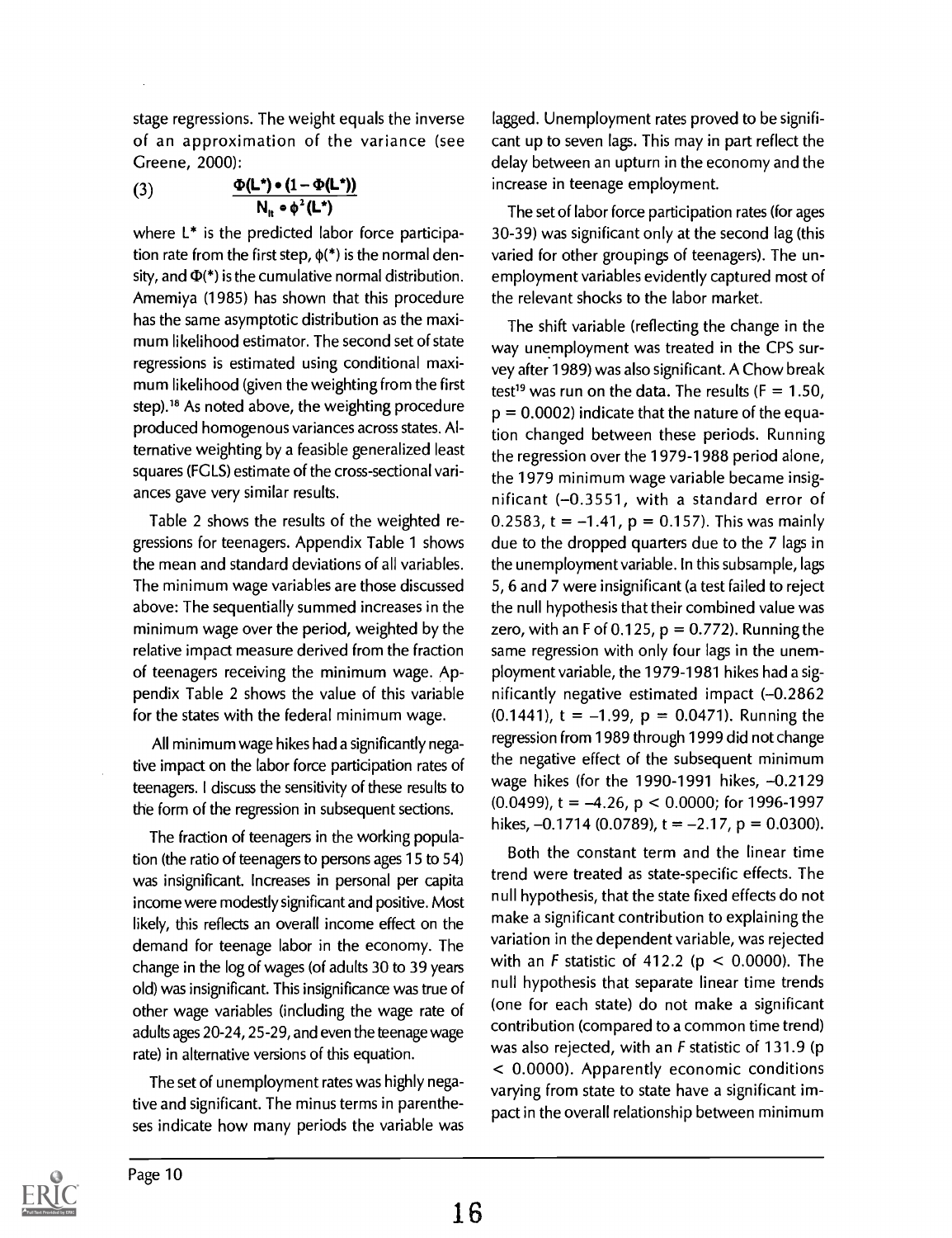wages and labor force participation rates.

The estimates of the minimum wage's impact were similar for various forms of the estimating equation. For example, removing the labor force participation rates of 30- to 39-year-olds left the effects unchanged (for the respective set of hikes, the coefficients are  $-0.2276$  (p = 0.0001),  $-0.2052$  $(p < 0.0000)$ ,  $-0.1622$  ( $p = 0.0423$ )). Removing the AR(9) error structure also had little effect except for the first set of hikes (for the respective hikes, the coefficients are -0.1079 ( $p = .0123$ ), -0.2138  $(p = 0.0000)$ ,  $-0.1561$  ( $p = 0.0464$ )). Replacing the state-specific time trends with a common trend also had little effect (for the respective hikes, the coefficients are  $-0.1615$  (p = 0.0298),  $-0.1703$  $(p = 0.0004)$ ,  $-0.1765$   $(p = 0.0262)$ .

Replacing the fixed effects and the state-specific time trends with a common intercept and time trend reduced the size and significance of only the first set of hikes (for the respective hikes, the coefficients are  $-0.1305$  (p = 0.1225),  $-0.1903$  (p = 0.0002),  $-0.1791$  ( $p = 0.0168$ )). Since the fixed effects and state-specific time trends are significant, these results can be discounted. Over a variety of specifications, therefore, minimum wages significantly reduced the teenage labor force participation rate.

On the other hand, removing the unemployment rates reduced the significance of the 1996-1997 hikes (for the respective hikes, the coefficients are  $-0.2631$  (p = 0.0001),  $-0.3159$  (p <  $0.0000$ , and  $-0.0976$  $(p = 0.2229)$ ). The 1996-1997 hikes took place in an economic expansion. I interpret this as saying that without controlling for the business cycle with this set of lagged unemployment rates, it is not possible to discern the true impact these hikes had.

The 1996-1997 effects were also smaller in the unweighted regression  $(-0.1227, p = 0.1634)$ . An alternative weighting (using a FGLS estimator of the cross-sectional variances) produced a more significant coefficient for the 1996-1997 hikes (with  $-0.1401$ ,  $p = 0.0594$ , with the other sets of hikes also being highly significant and negative:  $-0.1409$ ,  $p = 0.0040; -0.1899, p = 0.0002$ . In addition, using the White heteroskedasticity-consistent estimator, the 1996-1997 hikes' coefficient was even more significant  $(-0.1401, p = 0.0224)$ . The use of weights (by eliminating heterogeneity and by giving greater weight to the cells with larger sample size) makes the estimations more precise, allowing the 1996-1997 hikes' effects to be discerned. The weighted regression on labor force participation rates (not their normits) gave similar results.<sup>21</sup> The choice to apply weights is important, but the particular set of weights used does not seem to matter.

Running the regression with monthly data showed that the minimum wage had a negative effect. The coefficients were much more varied in size, giving what appear to be unreasonable results (for example, the set of hikes with the smallest increase in the minimum wage (the 1996-1997 hikes) had the most negative impact).<sup>22</sup>

|                 |                                                 | Table 3<br><b>Effect of Minimum Wages on Alternative</b><br>Dependent Variable: Normits of Ratio<br>of Teenage LFP to Population 1983:1-1999:4 | Measure of Teenage Labor Force Participation<br>Employed plus those making contact with employer or employment agency                    |                    |
|-----------------|-------------------------------------------------|------------------------------------------------------------------------------------------------------------------------------------------------|------------------------------------------------------------------------------------------------------------------------------------------|--------------------|
| <b>Variable</b> | <b>Coefficient</b>                              | Standard<br>Error                                                                                                                              | <b>T-Statistic</b>                                                                                                                       | <b>Probability</b> |
|                 |                                                 |                                                                                                                                                | ΔMW 79-81  -0.1857  0.0531  -3.497  0.0005<br>Δ MW 90-91  -0.1573  0.0447  -3.520  0.0005<br>Δ MW 96-97  -0.1113  0.0797  -1.398  0.1622 |                    |
|                 |                                                 | Regression: 1994:1-1999:4                                                                                                                      |                                                                                                                                          |                    |
|                 |                                                 |                                                                                                                                                | Δ MW 96-97  -0.2018  0.0719  -2.805  0.0051                                                                                              |                    |
|                 | Equation is identical to that shown in Table 2. |                                                                                                                                                |                                                                                                                                          |                    |

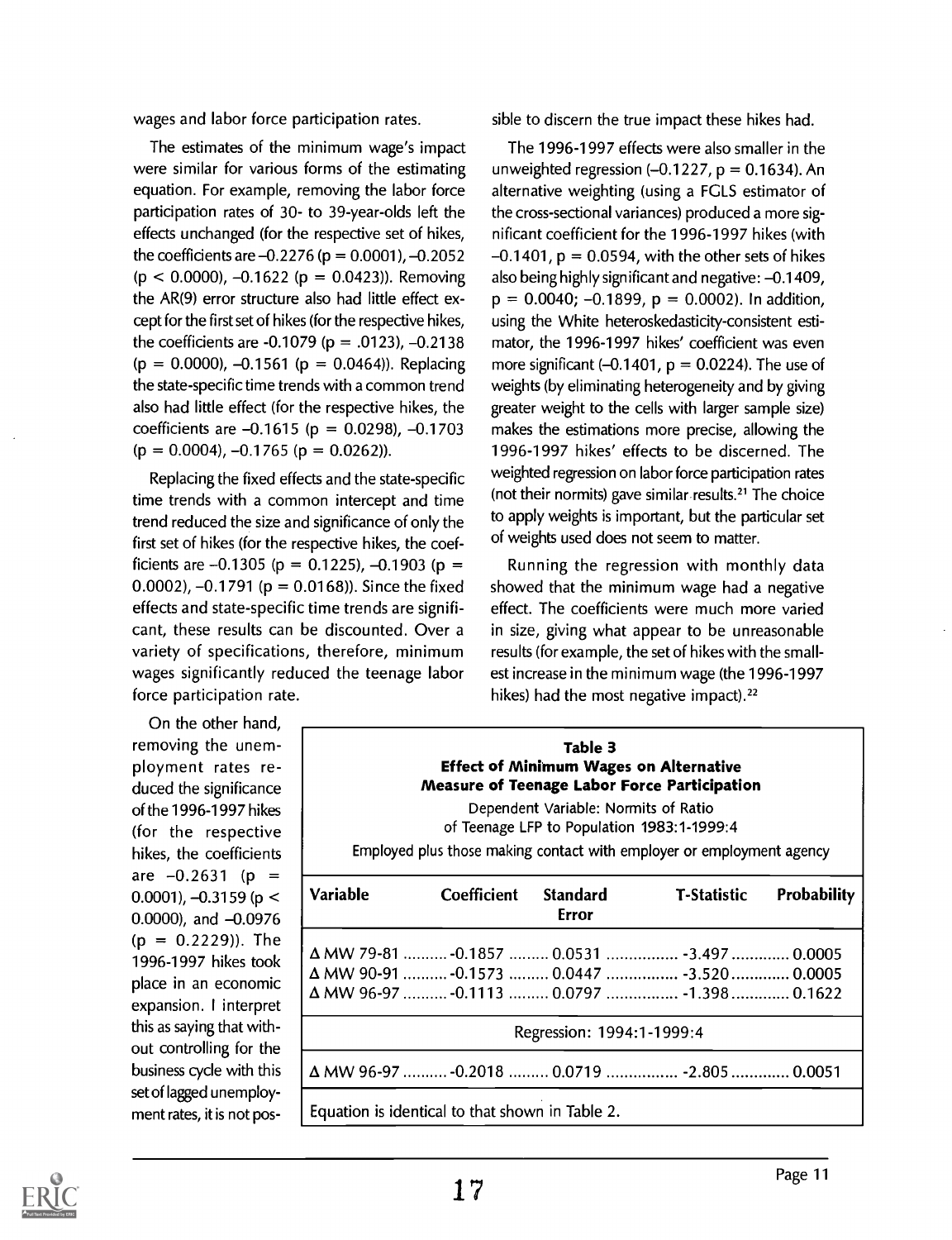| Table 4<br><b>Effect of Minimum Wages on Teenage Employment</b><br>Dependent Variable: Normit of Ratio of Teenage<br>Employment to Population 1983:1-1999:4 |                                            |                                                                                                                                            |             |                    |
|-------------------------------------------------------------------------------------------------------------------------------------------------------------|--------------------------------------------|--------------------------------------------------------------------------------------------------------------------------------------------|-------------|--------------------|
| Variable                                                                                                                                                    | Coefficient                                | <b>Standard Error</b>                                                                                                                      | T-Statistic | <b>Probability</b> |
|                                                                                                                                                             |                                            | Δ MW 79-81  -0.3647  0.0622  -5.861  0.0000<br>Δ MW 90-91  -0.2652  0.0469  -5.649  0.0000<br>Δ MW 96-97  -0.0795  0.0823  -0.9646  0.3348 |             |                    |
|                                                                                                                                                             | participation rates of 30 to 39 year olds. | Equation is identical to Table 2's, except for the elimination of the labor force                                                          |             |                    |

participation rate went down by 2.07 percentage points, or by 4.09% (using the 1989 LFPR of 0.5059 as the base). The elasticity of L to MW for this set of hikes was  $-0.162$ . For the 1996-1997 hikes, the teen labor force participation rate went down by 1.31 percentage points, or by 2.78% (using the 1995 LFPR of 0.4712 as the base). The elasticity of L to MW for this set of hikes was -0.138. The elasticity of labor force participation rates to the minimum wage is in the range of the elasticity of employment to the minimum wage in Brown et al. (1982).

as a base the 1979 LFPR of 0.5278). The elasticity of L to MW for this set of hikes was  $-0.167$ . For the 1990-1991 set of hikes, the teen labor force

It is of interest to compare these estimated impacts with those estimated from using Frac\_MW. The 1978-1981 hikes increased Frac\_MW from 18% to 54%. The Frac MW's adjusted coefficient, converted to elasticity form, is  $-0.109$ , implies that this decreased the LFPR of teenagers by 3.9%. The 1990- 1991 hikes increased Frac\_MW from 16% to 40%: This implies a 2.6% decrease in the labor force. The 1996-1997 hikes increased Frac\_MW from 16% to 36%: this implies a 2.2% decrease in the labor force.

These results (3.9%, 2.6%, and 2.2%) approximate the results derived from Table 2 (6.8%, 4.1%, and 2.8%), Thus, two different forms of estimating the impact of minimum wages yielded similar results.

One criticism of using labor force participation (the sum of employed plus unemployed) is that the number of unemployed is based on the number of positive responses to what can be considered a vague question: "Have you looked for work?" Looking for work can include anything from looking at want ads to visiting employers. To answer this criticism, a regression was run on a more restrictive measure of the labor force participation rate. In addition to the employed, this measure only

Regressions were also run with state-specific Frac MW.<sup>23</sup> Using this variable in place of the minimum wage variables used above in a regression similar to those in Table 2: the coefficient of the state-specific Frac MW was  $-0.0458$ , with a standard error of  $0.0247$ , a t-statistic of  $-1.848$ , and  $p = 0.0647$ . The state-specific Frac\_MW is estimated from a small sample. As a result, its coefficient may be understated due to the measurement error. To test this hypothesis, a three quarter average of Frac\_MW was used, centered on the current period (the average of lead, current and lagged Frac\_MW). The coefficient in this case was more negative and significant:  $-0.1313$ , with a standard error of  $0.0357$ , a t-statistic of  $-3.658$ , and  $p < 0.0003$ . These results show that as more teenagers are affected by the minimum wage, fewer of them want to work.

These results are for the normits of the teenage labor force participation rate. The relationship between these coefficients and the change in the actual labor force participation rate (L) is:

(4) 
$$
\frac{dL}{dMW} = \phi(L) \bullet \beta
$$

where  $\phi(L)$  is the density of the normal curve at L and  $\beta$  is the coefficient of the minimum wage (or whatever variable is of interest). For example, if  $L = 0.5$ ,  $\phi(0.5) = 0.3989$ .

Table 9 summarizes the adjusted minimum wage coefficients and the respective elasticities, for all tables in this paper.

Using the results from Table 2, for the 1978-1981 hikes, the teen labor force participation rate went down 3.615 percentage points, or by 6.85% (using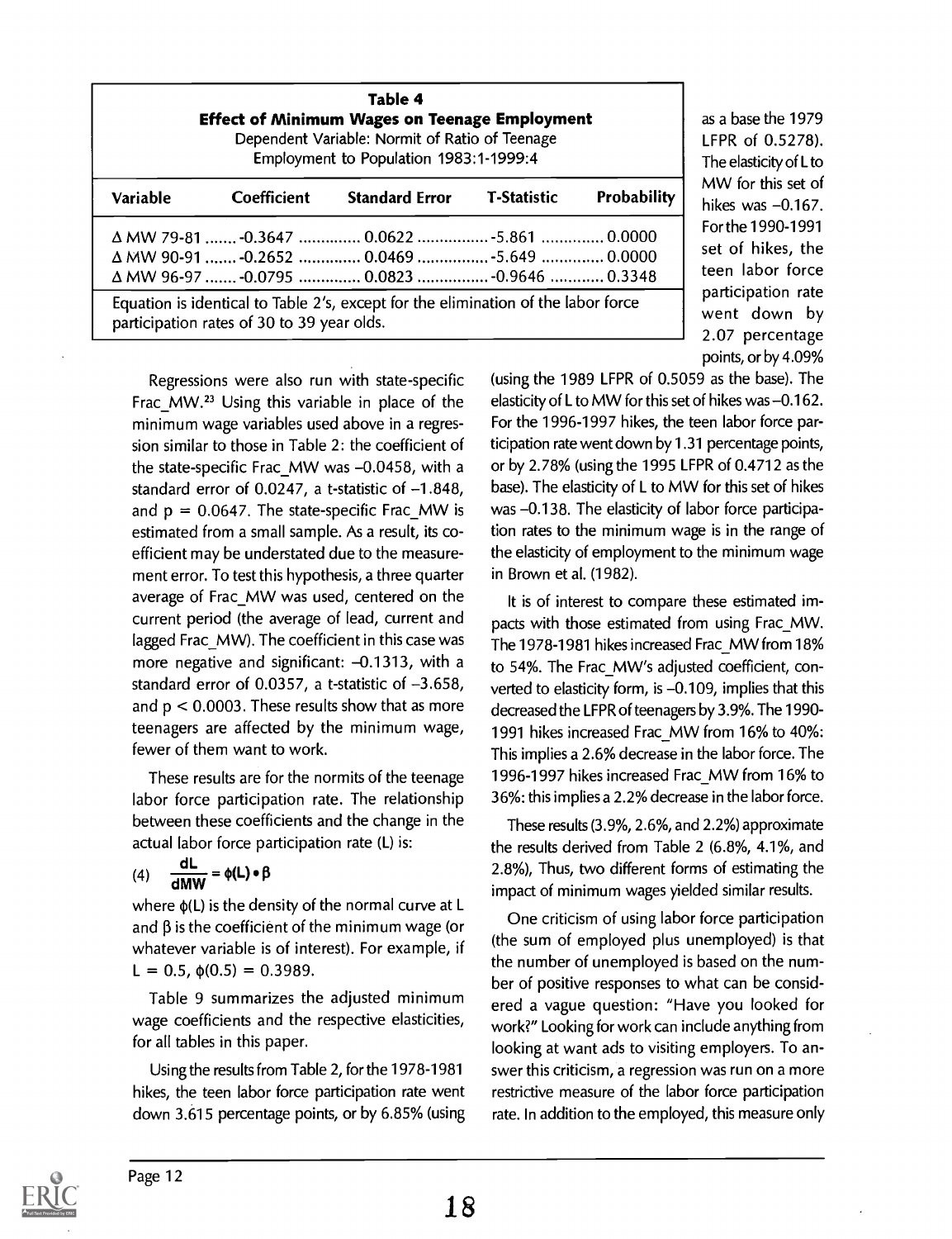adds as unemployed those who directly contacted employers or who contacted an employment agency (either public or private). Omitted are those who only contacted friends or relatives, contacted school employment centers, sent out resumes, filled out an application, looked at ads or took job training. Over the sample, the LFPR of teenagers averaged 48.06%; the more restrictive measure averaged 46.99%. Since the employment rate of teens was 40.01%, using the more restrictive measure reduced the measured unemployment rate from 16.8% to 14.9%.

Table 3 shows the results. The minimum wage had a significantly negative effect for all hikes except those in 1996-1997. In 1994, the CPS changed their questions to the unemployed regarding their method of seeking work.24 To determine if this change could explain the weak 1996 results, the regression was run on data from the period 1994:1 to 1999:4. Taking into account this change, the 1996-1997 set of hikes did have a statistically negative effect on the restricted LFPR of teens.

Although the focus of this study is on labor force participation rates, a similar regression was run over teenage employment (only the labor force participation variables were removed). The results are shown in Table 4.

The effects on employment for the 1978-1981 hikes and the 1990-1991 hikes are large, negative

| <b>Table 5</b><br><b>Effect of Minimum Wages On Various Teen Groups</b><br>(Standard Error in Parentheses)<br>Regression Form: See Table 2 |                  |                     |                                                                                                                                       |                                                              |
|--------------------------------------------------------------------------------------------------------------------------------------------|------------------|---------------------|---------------------------------------------------------------------------------------------------------------------------------------|--------------------------------------------------------------|
| <b>GROUP</b>                                                                                                                               | $\Delta$ MW79-81 | $\triangle$ MW90-91 | Δ MW96-97                                                                                                                             | <b>State Specific</b><br>FRAC MW<br>(separate<br>regression) |
| <b>Teens 15-17</b>                                                                                                                         |                  |                     | $(0.0827)$ $(0.0584)$ $(0.1009)$ $(0.0475)$<br>$p = 0.0002$ $p = 0.0010$ $p = 0.0722$ $p = 0.1397$                                    |                                                              |
| Teens 18-19                                                                                                                                |                  |                     | -0.0365 -0.1612  -0.1044 -0.1574<br>$(0.0905)$ (0.0684)  (0.1264)  (0.0540)<br>$p=0.6863$ $p=0.0185$ $p=0.4088$ $p=0.0036$            |                                                              |
| <b>White Teens</b>                                                                                                                         |                  |                     | $p<0.0000$ $p=0.0005$ $p=0.0345$ $p<0.0001$                                                                                           |                                                              |
| <b>Black Teens</b>                                                                                                                         |                  |                     | $+0.1572$ $-0.2861$ $-0.2721$ $-0.1042$<br>$(0.1770)$ $(0.1225)$ $(0.2098)$ $(0.0665)$<br>$p=0.3745$ $p=0.0197$ $p=0.1945$ $p=0.1176$ |                                                              |
| Male Teens                                                                                                                                 |                  |                     | $(0.0796)$ $(0.0593)$ $(0.1069)$ $(0.0465)$<br>$p=0.0621$ $p=0.0004$ $p=0.0102$ $p< 0.0002$                                           |                                                              |
| <b>Female Teens</b>                                                                                                                        |                  |                     | $(0.0823)$ $(0.0600)$ $(0.1081)$ $(0.0482)$<br>$p=0.0001$ $p=0.0002$ $p=0.5775$ $p=0.0160$                                            |                                                              |

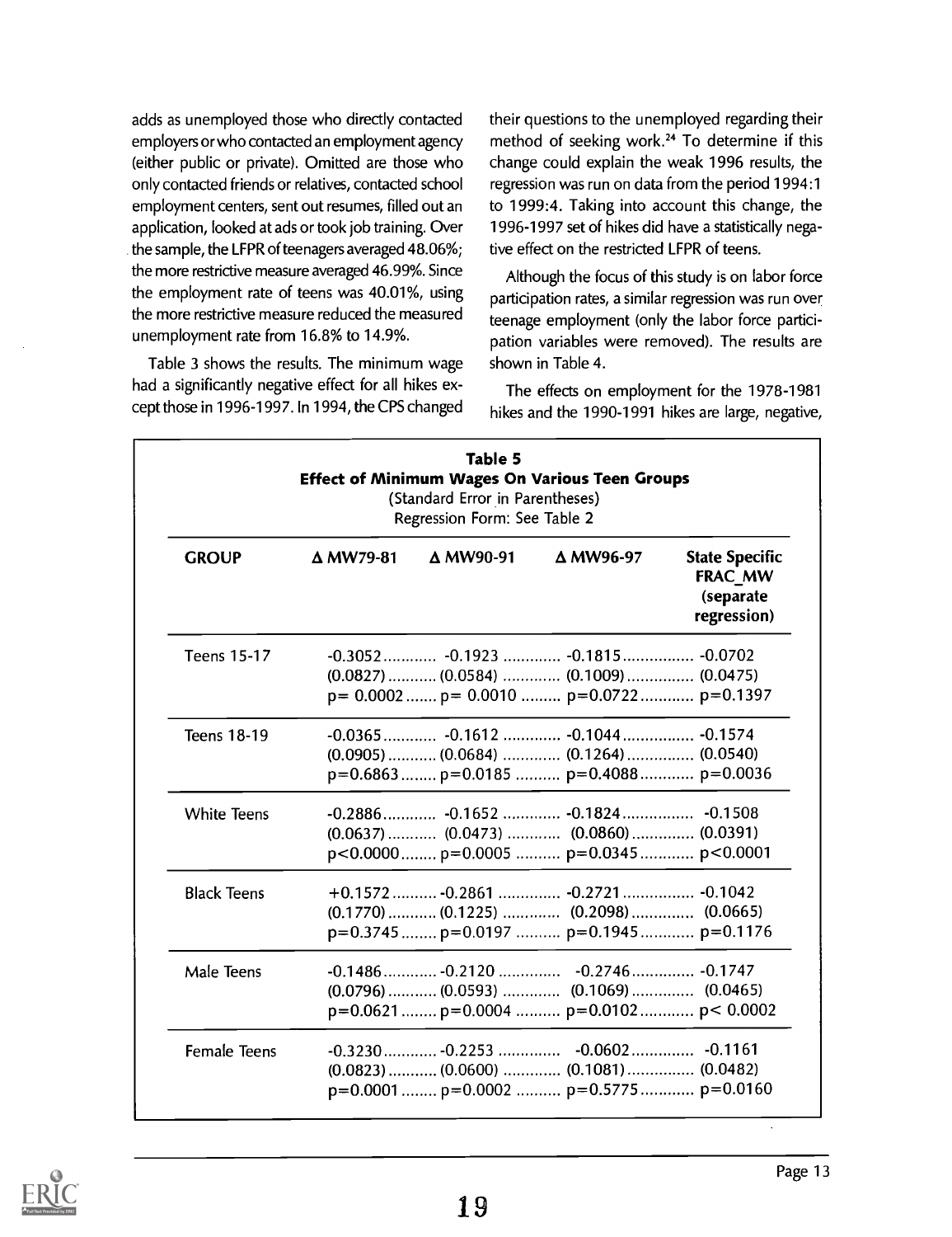and significant. On the.other hand, the 1996-1997 hikes had a small and insignificant effect.<sup>25</sup> In the standard model of minimum wages, it would be difficult to explain why the 1996-1997 minimum wage hikes did not increase labor force participation rates. If employment remained unaffected while wages were increased, the standard model would lead one to expect

| <b>Variable</b>                      | Coefficient Standard Error T-Statistic                  | <b>Probability</b> |
|--------------------------------------|---------------------------------------------------------|--------------------|
|                                      | △ MW 79-81  -0.0829  0.0885  -0.9367  0.3490            |                    |
|                                      | △ MW 90-91  -0.0378  0.0486  -0.7739  0.4390            |                    |
|                                      | ΔMW 96-97 +0.1231  0.0985  +1.2485  0.2119              |                    |
| $\Delta$ Fraction of<br>young adults | in population  +0.5182  0.1647  +3.146  0.0017          |                    |
| State-Specific                       |                                                         |                    |
| Frac MW for                          |                                                         |                    |
| young adults                         |                                                         |                    |
|                                      | (separate regression)  -0.0772  0.0884  -0.9137  0.3610 |                    |

that more people would want to work, especially because this was a period of expansion. The fact that this did not occur suggests that forces other than employment affecting labor force participation played an important role. An interesting possibility is that employers have over time shifted more toward adjusting to the minimum wage by changing nonwage compensation instead of employment. The use of computers for monitoring workers and other changes in labor market conditions may be making this possible.

#### B. The Impact of the Minimum Wage on Labor Force Participation of Specific Groups of Teenagers

Using the form of the regression in Table 2, the impact of the minimum wage was estimated for different groupings of the teenage population.<sup>26</sup> As teenagers are divided into different groups, the sample size becomes smaller. Consequently, the results are more subject to measurement error. It is not surprising that groups with the fewest numbers in the sample (for example, blacks) did not have significant results.

The form of the regression is that used in Table 2.

Table 5 shows the results for two sets of minimum wage variables. The first is for the combined hikes, the second is for the state-specific fraction of employed teenagers at the minimum wage (averaged over three periods, centered on the current period)?'

The effect of minimum wages on blacks was marginal.28 Whites, males, and females were all negatively affected. Only the older teenagers appear to have been less negatively affected by the minimum wages. The Frac\_MW variable had a significantly negative effect on all groups except blacks and teenagers ages 15 to 17.

#### C. The Effect of Minimum Wages on Labor Force Participation of Other Groups

The impact of the minimum wage on young adults (ages 20 to 24) was also investigated. The fraction of young adults at or below the minimum wage was used in the weighting of the minimum wage variables. Table 6 presents the results. The minimum wage had no significant effect on this group. This is confirmed by the separate regression run with the state-specific Frac MW variable (measuring the fraction of young adults earning the minimum wage). Of the other variables, the change in

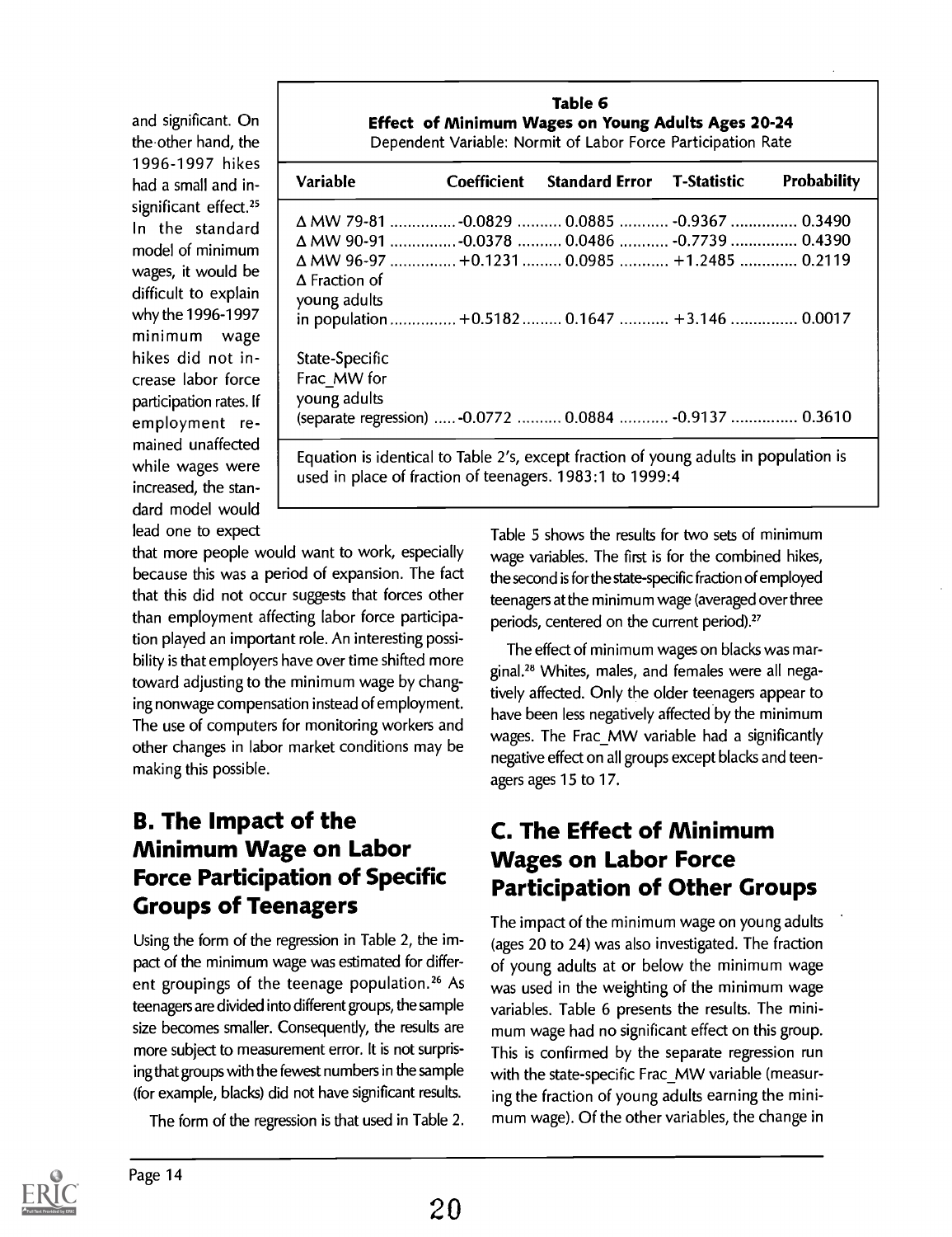the fraction of young adults in the population had a significant positive impact, corresponding to the results found in Neumark and Korenman (1997).

A similar regression was run to see if the minimum wage variable (without the weights in equation 2) lagged for 1 year, 2 years, 3 years or 4 had any effect on the labor force participation of this group. This is an indirect test of whether the minimum wage induced substitution of leisure time toward one's older years. If this did occur, then the reduction in labor force participation by teenagers could be explained by an inward shift in the supply curve. All lags, together or separately, were highly insignificant.

A regression was also run on high school graduates and, separately, on high school dropouts, ages 18 to 24. To weight the minimum wage variables, the fraction of employed teenagers earning the minimum wage or less was used (results are similar to using the fraction of young adults). Table 7 shows the results, which are mixed overall. Graduates appear to have fared worse (the combined minimum wage variables were negative with a significance level of 0.065, whereas for dropouts, they were positive with a significance level of 0.55). This result, however, may be due to the low number of dropouts (a mean cell size of 42, compared with 175 and 118

| Table 7<br><b>Effect of Minimum Wages on High School</b><br><b>Dropouts and Graduates Ages 18-24</b><br>(Standard Error in Parentheses) Regression Form: See Table 2 |                                              |          |                                                     |                                                                     |
|----------------------------------------------------------------------------------------------------------------------------------------------------------------------|----------------------------------------------|----------|-----------------------------------------------------|---------------------------------------------------------------------|
| <b>GROUP</b>                                                                                                                                                         | $\Delta$ MW79-81                             | ΔMW90-91 | ΔMW96-97                                            | <b>State-Specific</b><br><b>FRAC MW</b><br>(separate<br>regression) |
|                                                                                                                                                                      | Dropouts  +0.1218  -0.1631  +0.1616  -0.1472 |          | $p = 0.2643$ $p = 0.0319$ $p = 0.2653$ $p = 0.0201$ |                                                                     |
|                                                                                                                                                                      |                                              |          | $p=0.0855$ $p=0.3945$ $p=0.4318$ $p=0.0261$         |                                                                     |

| Table 8 |  |
|---------|--|
|---------|--|

Effect of Minimum Wages on Teenagers Ages 16-18, Labor Force Participation (Normit Form) Based Upon School Attendance

(Standard Error in Parentheses)

Regression Form: See Table 2, Summer Quarter Excluded

| <b>GROUP</b>                                    | $\Delta$ MW90-91 | ΔMW96-97 | <b>State-Specific</b><br><b>FRAC_MW</b><br>(separate regression) |
|-------------------------------------------------|------------------|----------|------------------------------------------------------------------|
| Attending School  -0.0751  -0.0650  -0.0715     |                  |          |                                                                  |
|                                                 |                  |          |                                                                  |
|                                                 |                  |          |                                                                  |
| Not Attending School  -0.2490  -0.0901  -0.0753 |                  |          |                                                                  |
|                                                 |                  |          |                                                                  |
|                                                 |                  |          |                                                                  |

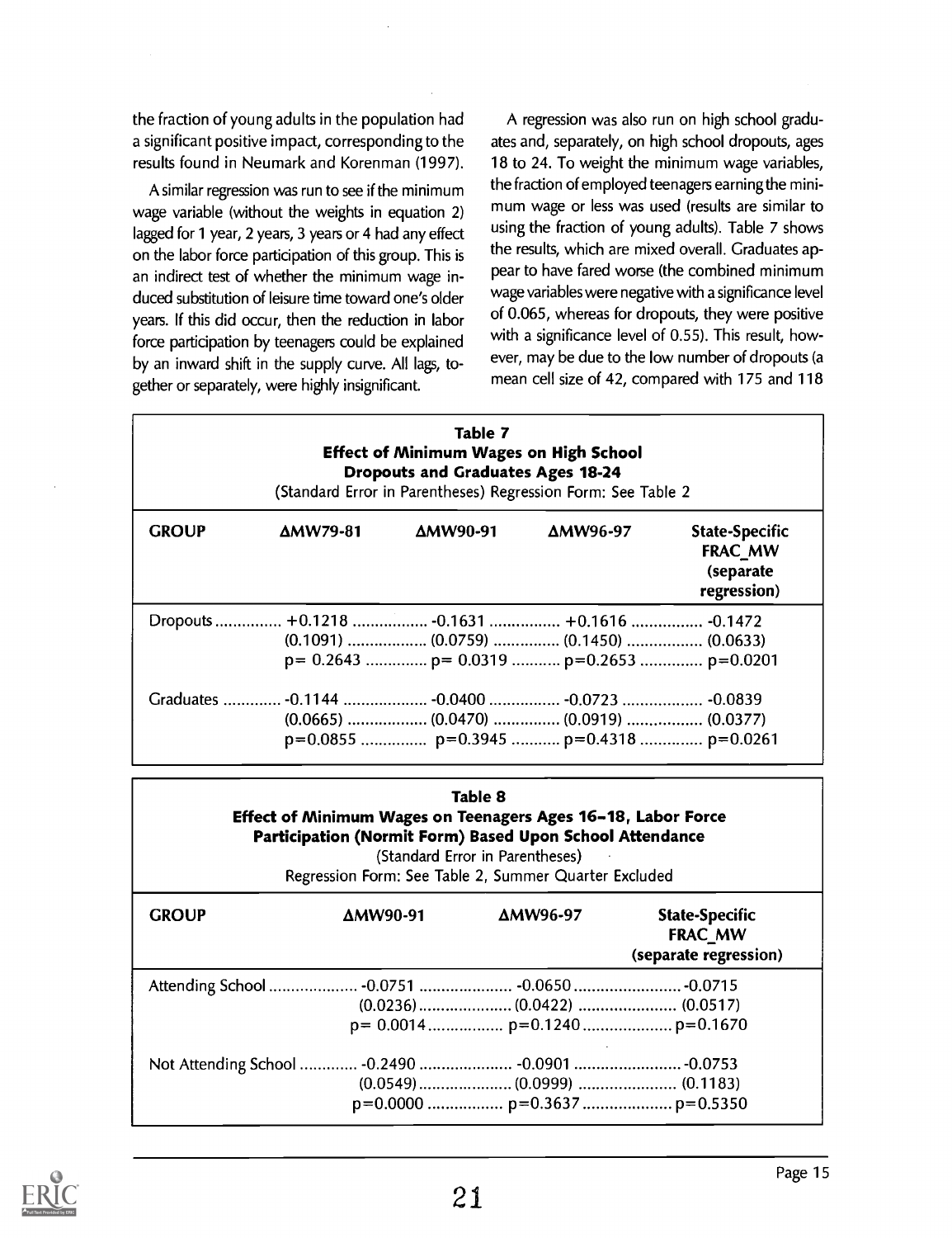for graduates), resulting in a large sampling error. Both groups appear to be significantly and negatively affected by the state-specific Frac\_MW.

#### D. The Effect of Schooling Status

Beginning in 1984, the CPS asked if a person 16 to 24 years old was attending or enrolled in school (high school or college) last week. If the person was currently on a holiday or school vacation, then they counted as being enrolled. On the other hand, if they were on summer vacation, they were not counted as being enrolled. Consequently, this question can only be used during the school year to distinguish between those in and those out of school. To account for this, the sample was taken only over the school year (excluding the months of June, July and August). The data are still in "quarterly" form, but the quarters have been redefined to fit the school year (for example, March, April and May are combined into one of the new quarters). The sampling for all variables is for the newly defined quarters.

The labor force participation rate for teenagers ages 16 to 18, both for those in school and those not in school, was calculated for 1984 through 1999. Regressions similar to those above were run, with one important exception: The number of observations proved to be insufficient to estimate an error structure taking into account the absence of the summer quarter. This may not be a serious problem since the absence of autoregression in the error term did not affect the results for teenagers. Because of the 1984 start date, the variable reflecting the 1978 set of minimum wage hikes was not included.

Table 8 reports the results from these regressions. The state-specific FRAC\_MW is the average of the forward, current, and previous quarters (results were similarly insignificant for the current FRAC\_MW). The results for the 1990-1991 hike show that the minimum wage hike more negatively affected those not attending school. This corresponds to the results for high school dropouts (compared with high school graduates). This set of hikes also decreased employment (especially when compared with the 1996-1997 hikes).

#### E. A Summary Table

Table 9 summarizes the results from the tables above, making the adjustments shown in equation 3. The first number shown is the adjusted coefficient. The second number is the elasticity of LFPR with respect to the minimum wage. The final number is the significance level. The results for state-specific Frac\_MW are from a separate regression. It shows the effect of its three-quarter averaged value, centered on the current quarter.

Two results emerge from the table. First, older groups are less affected by the minimum wage. Second, the minimum wage did not significantly affect any group positively.

#### V. CONCLUSION

One of the challenges of measuring the effects of the minimum wage is to find a way to determine how many workers it affects and for how long its constraint on wages persists. The fraction of teenagers earning the minimum wage both empirically and logically measures this constraint. A second challenge is to control for the effects of the business cycles. I argue that the many steps taken (including using AR(9) and using multiple lags in the unemployment rate and in other variables related to the business cycle) meet this objective.

The findings in this paper, when combined with past studies, make a strong case that the minimum wage decreases labor force participation. This effect may not be solely due to its negative effect on employment. I suggest that firms also cut back on nonwage compensation. In addition, if the minimum wage also reduced job turnover, the cost of looking for work would be higher. I argue that the decline in labor force participation reflects the minimum wage reducing the value of being in the labor force for most workers. Since the minimum wage apparently decreases labor force participation, those who argue that the minimum wage makes workers better off are left to answer the question, "If that is so, why don't more people want to work?"

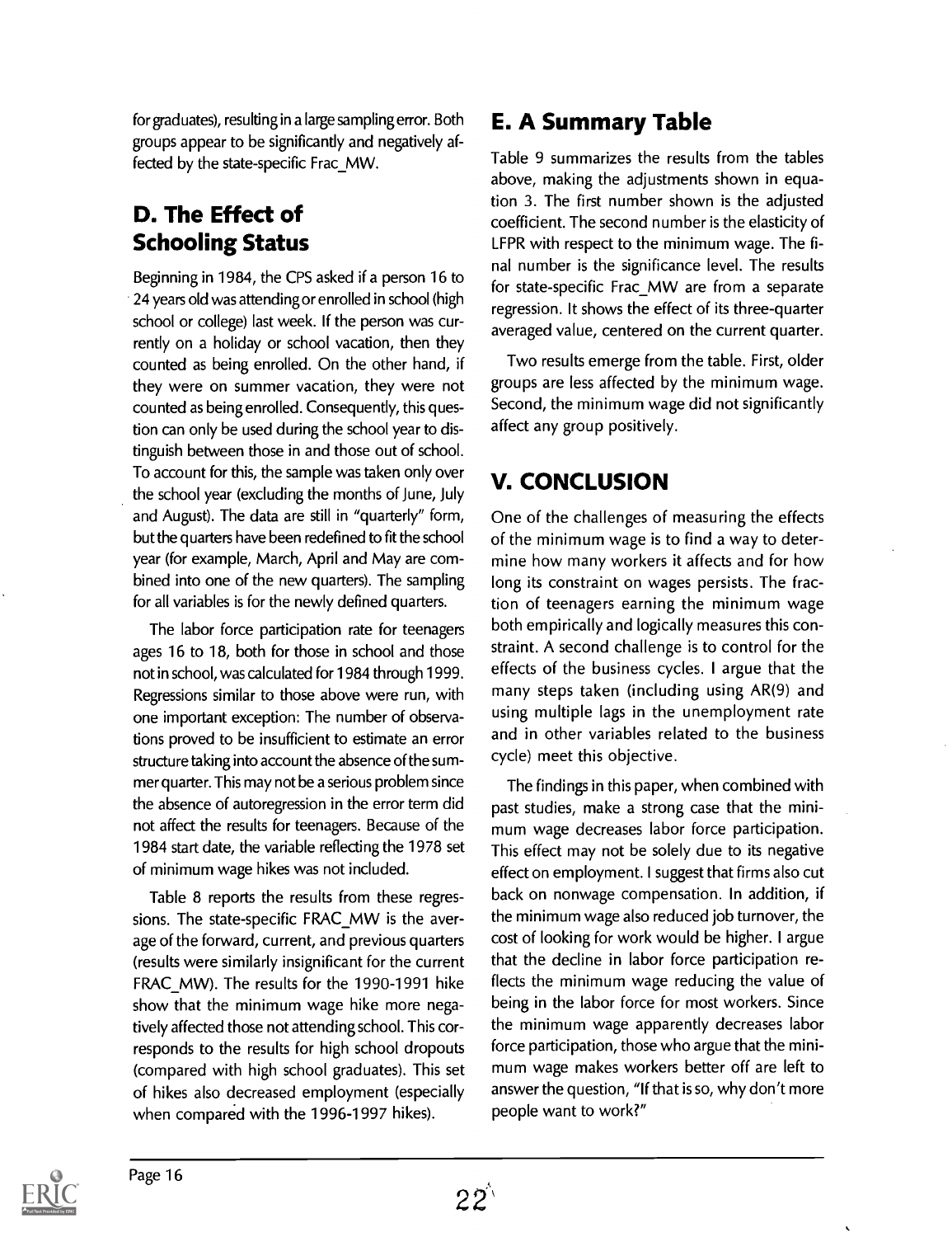| <b>Table 9</b><br><b>Summary of Adjusted Coefficients</b><br><b>Adjusted Coefficient</b><br>Elasticity<br>Significance Level |                           |                                |                           |                        |
|------------------------------------------------------------------------------------------------------------------------------|---------------------------|--------------------------------|---------------------------|------------------------|
| <b>GROUP</b>                                                                                                                 | 1978-1991<br><b>Hikes</b> | 1990-1991<br><b>Hikes</b>      | 1996-1997<br><b>Hikes</b> | Frac_MW                |
|                                                                                                                              |                           |                                |                           |                        |
|                                                                                                                              |                           |                                |                           |                        |
|                                                                                                                              |                           |                                |                           |                        |
|                                                                                                                              |                           |                                |                           |                        |
|                                                                                                                              |                           |                                |                           |                        |
|                                                                                                                              |                           |                                |                           |                        |
| Teens 18-19                                                                                                                  |                           | –0.013  –0.059  –0.038  –0.058 |                           |                        |
|                                                                                                                              |                           |                                |                           |                        |
|                                                                                                                              |                           |                                |                           |                        |
|                                                                                                                              |                           |                                |                           |                        |
|                                                                                                                              |                           |                                |                           |                        |
|                                                                                                                              |                           |                                |                           |                        |
|                                                                                                                              |                           |                                |                           |                        |
|                                                                                                                              |                           |                                |                           |                        |
|                                                                                                                              |                           |                                |                           |                        |
| Black Teens                                                                                                                  |                           |                                |                           |                        |
|                                                                                                                              |                           |                                |                           |                        |
|                                                                                                                              |                           |                                |                           |                        |
|                                                                                                                              |                           |                                |                           |                        |
|                                                                                                                              |                           |                                |                           |                        |
|                                                                                                                              |                           |                                |                           |                        |
|                                                                                                                              |                           |                                |                           |                        |
|                                                                                                                              |                           |                                |                           |                        |
| High School                                                                                                                  |                           |                                |                           |                        |
| Dropouts 18-24  +0.046  -0.061  +0.061  -0.056                                                                               |                           |                                |                           |                        |
|                                                                                                                              |                           |                                |                           |                        |
|                                                                                                                              |                           | 0.2643  0.0319  0.2659  0.0201 |                           |                        |
|                                                                                                                              |                           |                                |                           | Continued on next page |



 $\bar{z}$ 

 $\ddot{\phantom{a}}$ 

 $\bar{z}$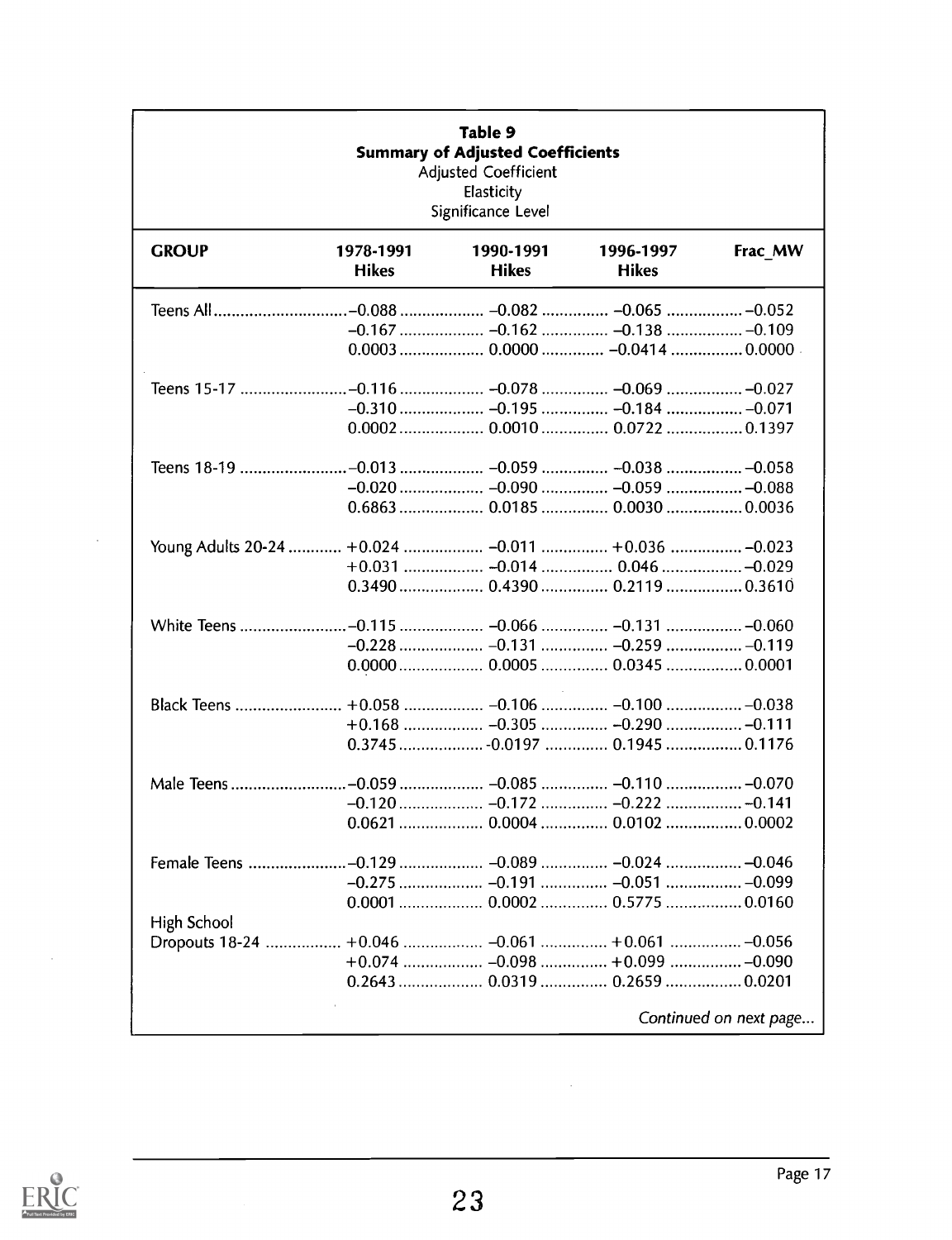| Table 9 (Continued)           |                           |                                |                           |         |
|-------------------------------|---------------------------|--------------------------------|---------------------------|---------|
| <b>GROUP</b>                  | 1978-1991<br><b>Hikes</b> | 1990-1991<br><b>Hikes</b>      | 1996-1997<br><b>Hikes</b> | Frac_MW |
| High School Graduates         |                           |                                |                           |         |
|                               |                           |                                |                           |         |
|                               |                           |                                |                           |         |
|                               |                           | 0.0855  0.3945  0.4318  0.0261 |                           |         |
| <b>Teens Attending School</b> |                           |                                |                           |         |
|                               |                           |                                |                           |         |
|                               |                           |                                |                           |         |
|                               |                           |                                |                           |         |
| <b>Teens Not Attending</b>    |                           |                                |                           |         |
|                               |                           |                                |                           |         |
|                               |                           |                                |                           |         |
|                               |                           |                                |                           |         |
|                               |                           |                                |                           |         |
|                               |                           |                                |                           |         |

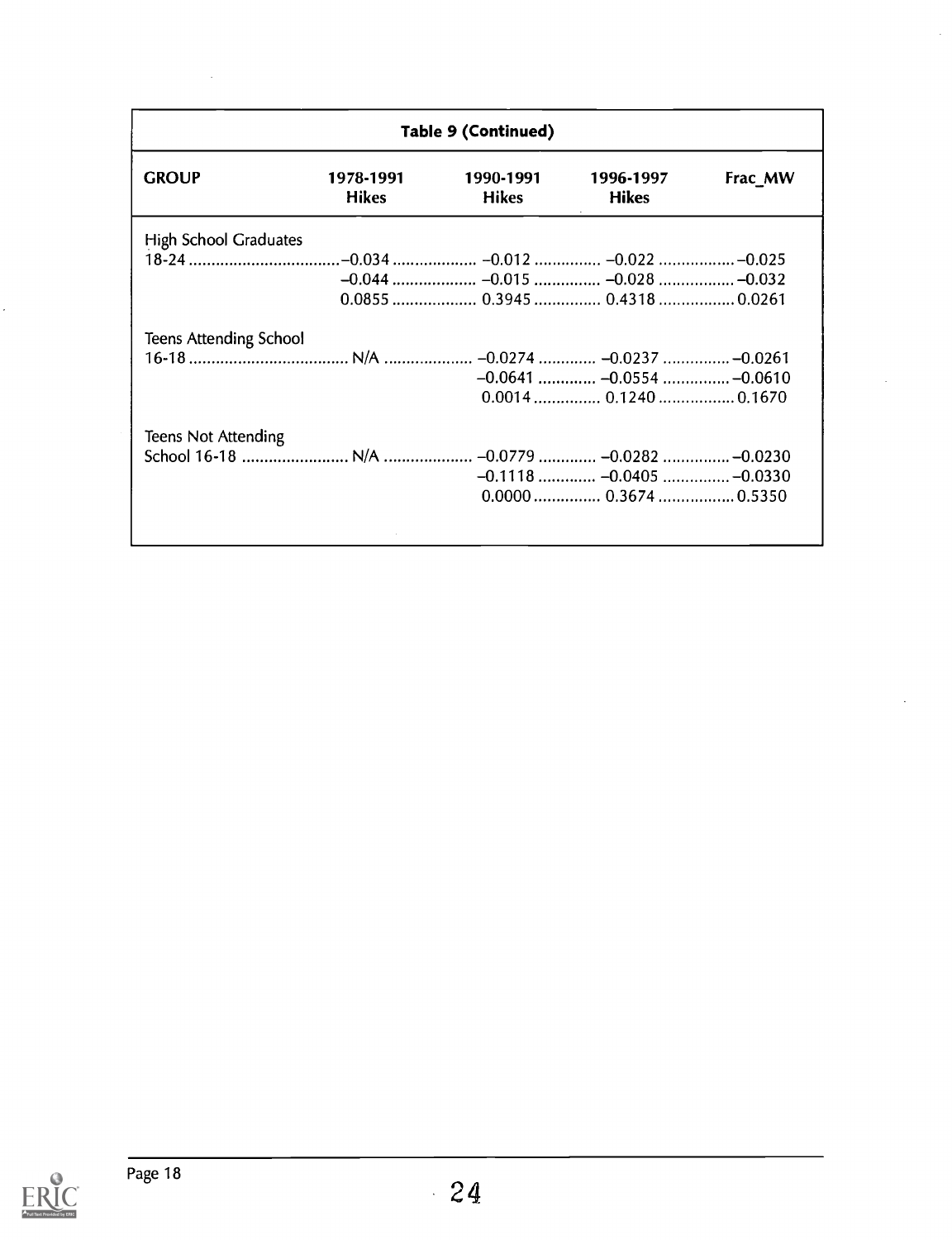### Endnotes

' Williams and Mills (1998) also use current time-series methodology. Using vector autoregression to analyze the effects of minimum wages on the employment rates of teen males and females, they found a significantly negative effect. See also Parks and Ratti (1998) who looked at aggregate data for the years 1954 to 1992. They found the minimum wage had no effect on teenage employment. The reasons for this nonsignificance may be the use of aggregate data.

2 Many different search models have been applied to minimum wages. Wessels (1980a and 1980b) presents a very simple version. Thomas Carter (1998) analyzes Rebitzer and Taylor's efficiency wage model (1995) showing that when the minimum wage increases employment in this model, job searchers are made worse off (V goes down). Lang and Kahn (1998) present a bilateral search model with heterogeneous workers where the minimum wage makes low productivity workers worse off while not enhancing the welfare of more productive workers. Mortensen and Burdett (1989) present an equilibrium model where larger firms pay higher wages and have lower turnover while smaller firms are, in a sense, more competitive, paying a wage closer to V. While they definitely do not come to this conclusion, a minimum wage lowering V would make all workers in their model worse off.

<sup>3</sup> Besides employment, some of the minimum wage literature has focused on unemployment, using the criteria that "if unemployment goes up, workers are worse off." Unfortunately, this is not the case. If unemployment went down, as long as employment does not increase, L must be lower and we can conclude that labor force entrants are definitely worse off. If unemployment went up, only if it goes up enough to increase L can we say that it makes workers better off. Readers of the minimum wage literature will realize that this is exactly opposite of how changes in unemployment have been interpreted. A better variable for detecting the change in V is labor force participation.

4The reduction of work hours most likely go hand-in-hand with increased work pace and forcing workers to work off the clock. Neumark, Schweitzer and Wascher (2000) found that the minimum wage reduced work hours of lowwage workers to the extent that earned income declined.

<sup>5</sup> Neumark and Wascher (1998) review the literature on this subject and present evidence that the minimum wage does reduce on-the-job training. Acernoglu and Pischke (1999) found no effect. Both used the presence of a formal training program as the dependent variable.

<sup>6</sup> Wessels (1980a and 1980b) found that the minimum wage increased the quit rate in low-wage industries. It was also found that the quit rate went up more, the lower the wage the industry paid. Unfortunately, turnover data is no longer available to verify if this pattern occurs today.

'When I investigated the effects of minimum wages on turnover rates in lower-wage industries in 1981, I could find no consistent patterns (these results were not published). Turnover data is no longer available to see if this pattern persists. The only other evidence I could find is in Light and Ureta (1990) who estimated hazard functions for voluntary job terminations. They estimated these functions for persons, who at the start of their sample, were in their first job and whose ages ranged from 14 to 24. They controlled for industry and many other factors affecting voluntary terminations. They also included a set of yearly dummy variables. The years in which the minimum wage was increased (in this case, 1967-1968 and 1974-1976) either had the same termination rates as other years or, when significant, a lower rate. As the goal of the paper was other than the effects of minimum wages, these results are by no means definitive.

<sup>8</sup> See Neumark, Schweitzer and Wascher (1998) for a discussion of the literature on the impact of minimum wages on family income. The overall result is that the minimum wage has little impact. Even the positive impacts that are found are too small to have a substantial income effect. See also Addison and Blackburn (1999) who found a positive effect for junior high dropouts. They also found some support for the minimum wage increasing the income of teenagers.

9 A normit is the normal equivalent deviate (Greene 2000, p. 836). If the labor force participation rate is P and the normal distribution is  $F(z)$ , then the normit of P is z.

10 See Bera and Jarque (1981). The statistic weights skewness and kurtosis around their normal value. It has a chi-squared distribution with two degrees of freedom under the null hypothesis of normally distributed errors.

11 Bartlett (1937). The test compares the logarithm of the weighted average variance with the weighted sum of the logarithms of the variances. Under the joint null hypothesis that the sample is normally distributed and that the subgroups have equal variances, the test statistic is approximately distributed with a chi-squared distribution.

12 Burkhauser, et. al. (1998) extensively review the various regression models used in the minimum wage literature. The form shown here was used in Card, Katz and Krueger (1994), Neumark and Wascher (1992), and Card and Krueger (1995).

<sup>13</sup> An alternative method is explored in Baker et. al. (1999). The method presented here has the advantage of being based on a direct measure of the number of affected workers.

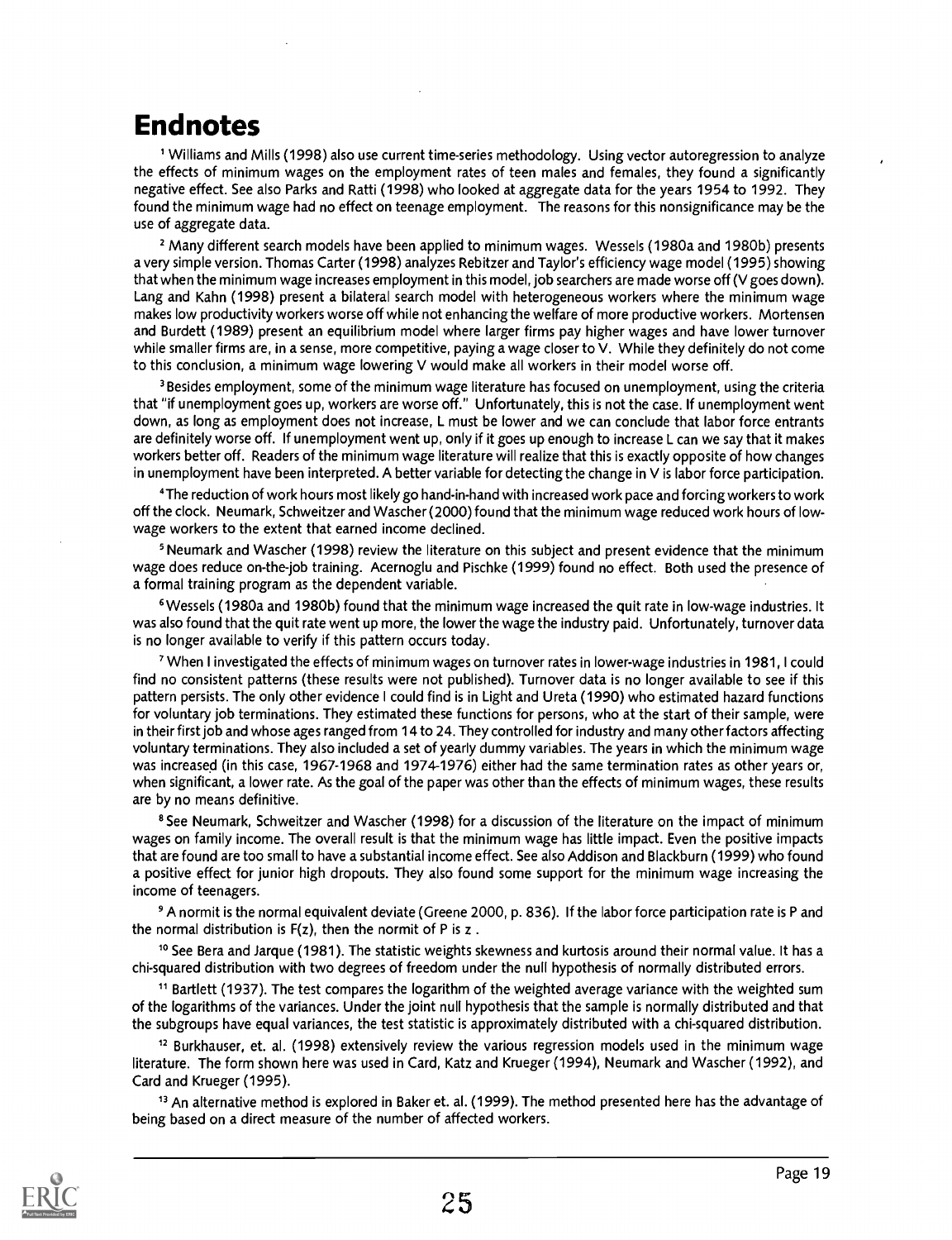14 This was not true for the 1978-1981 set of hikes. In May 1978, 54.8% of working teenagers were being paid the minimum or less, compared to 48.2% in January 1979, 50.35% in January 1980, and 52.17% in January 1981. Note that before 1979, wage data was only available in the May CPS.

<sup>15</sup> An alternative is to sum the hikes and use this sum from the start (which may be appropriate, depending on the nature of adjustment costs). This form of the variable gave very similar results to the variable used here (which adds the hikes as they occur).

<sup>16</sup> See, for example, Hsiao (1979) and Collado (1997).

<sup>17</sup> The small sample properties of measurement error and the ADF test have not been dealt with in the econometric literature to my knowledge.

<sup>18</sup> The weighting was so that the unconditional residual of each lag was weighted by weights from its period. In theory, this assures that the residual structure has the same stationary structure across all periods.

19 See Greene (2000), pp. 287-293. The Chow test compares the restricted residual sums of squares from the regression run over the whole period with the sum from separate regressions run over the subperiods.

20 The AR coefficients are:

|  | coef. Std. error the state of the state of the state of the state of the state of the state of the state of th | D |  |
|--|----------------------------------------------------------------------------------------------------------------|---|--|
|  | AR(1)  -0.019581  0.018682  -1.048076  0.2947                                                                  |   |  |
|  | AR(2)  -0.050493  0.018739  -2.694491  0.0071                                                                  |   |  |
|  | AR(3)  -0.009292  0.018736  -0.495957  0.6200                                                                  |   |  |
|  | AR(4) 0.186987  0.018703  9.997599  0.0000                                                                     |   |  |
|  | AR(5)  -0.022096  0.018998  -1.163074  0.2449                                                                  |   |  |
|  | AR(6)  -0.086536  0.018532  -4.669516  0.0000                                                                  |   |  |
|  | AR(7)  -0.037911  0.018644  -2.033391  0.0421                                                                  |   |  |
|  | AR(8)  0.013684  0.018701  0.731742  0.4644                                                                    |   |  |
|  | AR(9)  -0.083022  0.018540  -4.477960  0.0000                                                                  |   |  |

21 Table 8 gives the converted normit results(-0.088, -0.082, and -0.065) for comparison to these linear coefficients. The results from the regressions on the Labor Force Participation Rate were

| 1979-1981: | -0.0835 (0.0229) | t≕3.66     | p=0.0003 |  |
|------------|------------------|------------|----------|--|
| 1990-1991: | -0.0780 (0.0173) | $t = 4.52$ | p=0.0000 |  |
| 1996-1997: | -0.0608 (0.0302) | t=2.01     | p=0.0442 |  |

22 The results on monthly data were:

| 1979-1981: | -0.1193 (0.0370)            | $t = 3.22$ | p=0.0013 |  |
|------------|-----------------------------|------------|----------|--|
| 1990-1991: | -0.1489 (0.0460)            | $t = 3.23$ | p=0.0012 |  |
|            | 1996-1997: -0.4075 (0.0870) | t=4.68     | p=0.0000 |  |

<sup>23</sup> The fraction used for weighting the minimum wage variable was from U.S. aggregate data (modified to reflect the date and whether a higher state minimum wage was imposed). The fraction used here is from each state, reflecting the minimum wage of the state or the federal minimum wage  $-$  whichever is higher.

<sup>24</sup> Prior to 1994, the CPS asked of those looking for work " what has ... been doing in the last 4 weeks to find work", with the examiner checking all methods used. Each method was recorded in as a separate variable, with a "yes" or "no" response. In 1994, of those unemployed and looking for work, CPS asked "what are all of the things ... done to find work during the last 4 weeks?" In this case, each variable recorded one of the methods used.

25 Running the same regression over the 1994:1 to 1999:4 period, the 1996-1997 hikes had a significant negative coefficient (-0.1529 (0.0726), t statistic of -2.105, and  $p = 0.0355$ ).

<sup>26</sup> The Im, Persaran and Shin t-bar statistic shows that the labor force participation rates of groups are stationary variables. The first t-bar statistic is for a constant term and a break term for the period 1989 forward. The second t-bar statistic adds a time trend. All estimated include 9 lags (except for black teenagers, for whom errors beyond 2 lags were correlated to such a degree as to produce a singular matrix). All reject the null hypothesis of unit root at the 1% level

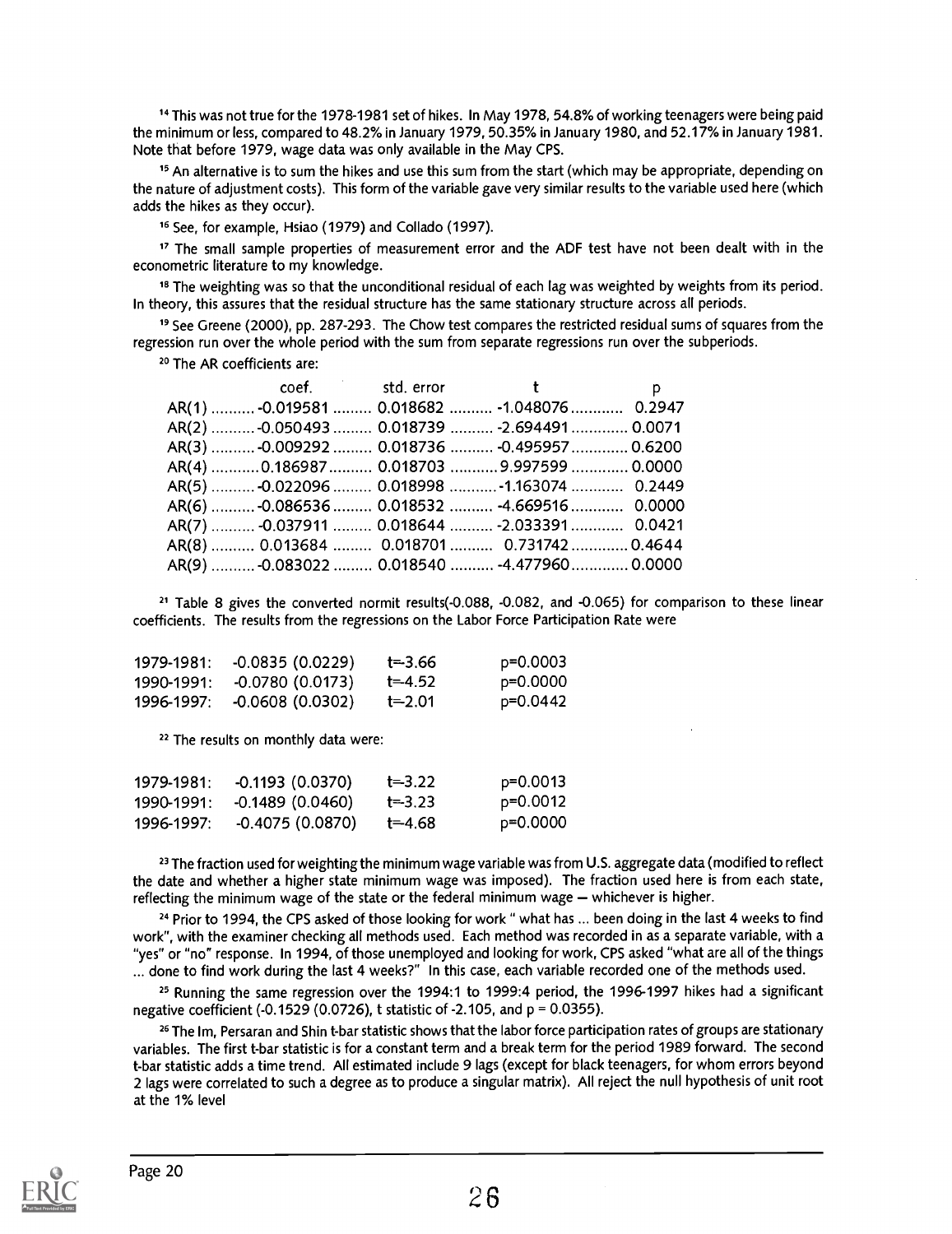| Group       | IMS t-bar statistic | IMS t-bar statistic<br>(constant term) (c plus time trend) |
|-------------|---------------------|------------------------------------------------------------|
|             |                     |                                                            |
|             |                     |                                                            |
|             |                     |                                                            |
|             |                     |                                                            |
|             |                     |                                                            |
| High School |                     |                                                            |
|             |                     |                                                            |
|             |                     |                                                            |
|             |                     |                                                            |

For the first column, nonstationarity is rejected at the 1% level as the t-bar statistic < -1.81. For the second column, it is -2.44.

<sup>27</sup> The variable was averaged to reduce measurement error. The nonaveraged fraction was significantly negative for all groups except teens 15-17 (with a coefficient of +0.0824 (standard error of 0.0328), p = 0.0121), black teens (with a coefficient of  $-0.0273$  (0.0669),  $p = 0.6831$ ), and female teens (with a coefficient of  $-0.0458$  (0.0248),  $p$  $= 0.0647$ ). Teens 18-19 had a coefficient of -0.1432 (0.0388), p  $= 0.0002$ . White teens had a coefficient of -0.0601 (0.0282), p = 0.0332. Male teens had a coefficient of -0.1100 (0.0336), p=0.0011.

<sup>28</sup> For black teens, the state-specific time trend variable had to be dropped and replaced with a common time trend variable to avoid singularity. Singularity was caused by an excessive number of cells with zero or one as the labor force participation rate.

#### References

- Acernoglu, Daron and Jorn-Steffen Pishcke. "Minimum Wages and On-The-Job Training." NBER Working Paper 7184. June 1999.
- Addison, John T. and McKinley L. Blackburn. "Minimum Wages and Poverty." Industrial and Labor Relations Review. 52(3). pp. 393-409. April 1999.

Amemiya, T. Advanced Econometrics. Cambridge, Mass.: Harvard University Press. 1985.

- Baker, Michael, Dwayne Benjamin and Shuchita Stanger. "The Highs and Lows of the Minimum Wage Effect: A Time-Series Cross-Section Study of the Canadian Law." Journal of Labor Economics. 17 (2). pp. 318-345. April 1999.
- Bartlett, M. S. "Properties of Sufficiency and Statistical Tests." Proceedings of the Royal Society. Series A, 160. pp. 268-282. 1937.

Bera, A. K. and C. M. Jarque. "An Efficient Large-Sample Test for Normality of Observations and Regression Residuals." Australian National University working paper in Econometrics No. 40. Canberra. 1981.

- Brown, Charles, Curtis Gilroy and Andrew Kohen. "The Effect of the Minimum Wage on Employment and Unemployment." Journal of Economic Literature. pp. 487-528. 1982.
- Burkhauser, Richard V., Kenneth C. Couch and David C. Wittenburg. "A Reassessment of the New Economics of the Minimum Wage Literature Using Monthly Data from the SIPP and CPS." Unpublished Paper. May 1998.
- Card, David, Lawrence Katz and Alan B. Kreuger. "Comment on David Neumark and William Wascher, 'Employment Effects of Minimum and Subminimum Wages: Panel Data on State Minimum Wage Laws." Industrial and Labor Relations Review. 48. pp. 487-496. 1994.
- Card, David and Alan B. Krueger. Myth and Measurement: The New Economics of the Minimum Wage. Princeton, NJ: Princeton University Press. 1995.
- Carter, Thomas J. "Minimum Wage Laws: What Does An Employment Increase Imply About Output and Welfare?" Journal of Economic Behavior and Organization. 36. pp. 473-485. 1998.
- Collado, M. Dolores. "Estimating Dynamic Models From Time Series of Independent Cross Sections." Journal of Econometrics. 82. pp. 37-62. 1997.

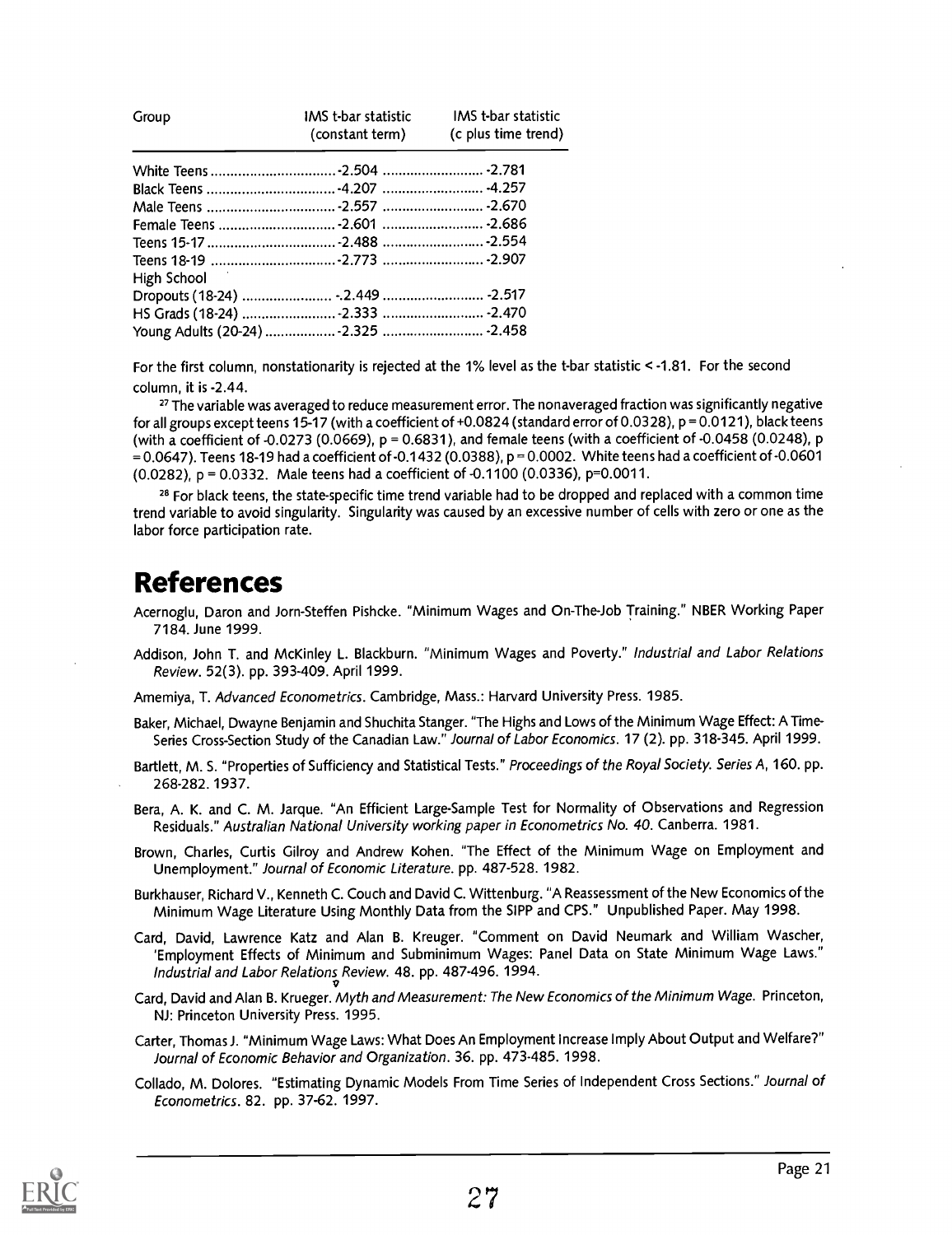- Deere, Donald, Kevin M. Murphy and Finis Welch. "Employment and the 1990-1991 Minimum-Wage Hike." American Economic Review. pp. 232-237. May 1995.
- Enders, Walter. Applied Econometric Time Series. New York: John Wiley & Sons, Inc. 1995.
- Gramlich, Edward M. "Impact of Minimum Wages on Other Wages, Employment, and Family Income." Brookings Papers on Economic Activity no. 2 (Washington, D.C.: Brookings Institution, 1976).
- Granger, Clive W. J. and Paul Newbold. "Spurious Regressions in Economics." Journal of Econometrics. 2. pp. 111- 120. July 1974.
- Greene, William H. Econometric Analysis. 4<sup>th</sup> Edition: Prentice Hall, New Jersey. 2000.
- Harris, Richard D. F. and Elias Tzavalis. "Inference for Unit Roots in Dynamic Panels where the Time Dimension is Fixed." Journal of Econometrics. 91. pp. 201-226. 1999.
- Hashimoto, Masanori. "Minimum Wage Effects on Training on the Job,' American Economic Review. pp. 1070- 1087. December 1982.
- Hamermesh, Daniel. Labor Demand. Princeton: Princeton University Press. 1993.
- Hsiao, Cheng. "Measurement Error in Dynamic Simultaneous Model with Stationary Disturbances." Econometrica. 47(2). pp. 475-494. 1979.
- Im, Kyung, Hasken Pesaran and Yongcheol Shin. "Testing for Unit Roots In Heterogeneous Panels." revised version. Department of Applied Economics Working Papers Amalgamated Series No. 9526. University of Cambridge. December 1997.
- Kaitz, Hyman B. "Experiences of the Past: The National Minimum." in Youth Unemployment and Minimum Wages. Bureau of Labor Statistics Bulletin 1657 Washington, DC: US Department of Labor. pp. 30-54. 1970.
- Kelley, Terence F. "Two Policy Questions regarding the Minimum Wage." Working Paper 3608-05. Washington, D.C.: Urban Institute. 1976.
- Lang, Kevin and Shulamit Kahn. "The Effect of Minimum-Wage Laws on the Distribution of Employment: Theory and Evidence." Journal of Public Economics 69. pp. 67-82. 1998.
- Light, Audrey and Manuelita Ureta. "Gender Differences in the Quit Behavior of Young Workers." NLS Discussion Paper 92-7. U.S. Department of Labor, Bureau of Labor Statistics: Washington, D.C. March 1990.
- Mincer, Jacob. "Unemployment Effect of Minimum Wages. "Journal of Political Economy, supplement. pp. 87-104. August 1976.
- Mortensen, D.T. and K. Burdett. 'Equilibrium wage differentials and employer size." Working Paper 860. Northwestern Center for Mathematical Studies in Economics and Management Science. 1989.
- Neumark, David and Sanders Korenman. "Cohort Crowding and Youth Labor Markets: A Cross National Analysis." NBER Working Paper 6031. May 1997.
- Neumark, David and William Wascher. "Employment Effect of Minimum and Subminimum Wages: Panel Data on State Minimum Wage Laws." Industrial and Labor Relations Review. 46. pp. 55-81. 1992.
- Neumark, David and William Wascher. "Employment Effects of Minimum and Subminimum Wages: Reply to Card, Katz, and Krueger." Industrial and Labor Relations Review. 47. pp. 497-512. April 1994.
- Neumark, David and William Wascher. "Minimum-Wage Effects on School and Work Transitions of Teenagers." American Economic Review. pp. 244-249. May 1995.
- Neumark, David and William Wascher. "Minimum Wages and Training Revisited," NBER Working Paper 6652. National Bureau of Economic Research, July 1998.
- Neumark, David and William Wascher. "Using the EITC to Help Poor Families: New Evidence and A Comparison With The Minimum Wage." NBER Working Paper 7599. March 2000.
- Neumark, David, Mark Schweitzer and William Wascher. The Effects of Minimum Wages on the Distribution of Family Incomes: A Non-Parametric Analysis." NBER Working Paper 6536. April 1998.
- Neumark, David, Mark Schweitzer and William Wascher. "The Effects of Minimum Wages Throughout The Wage Distribution." NBER Working Paper 7519. February 2000.
- Nickell, S.J. "Dynamic Models of Labor Demand." in Handbook of Labor Economics, Vol. I. edited by 0. Ashenfelter and R. Layard. North-Holland, New York: pp. 473-522. 1986.

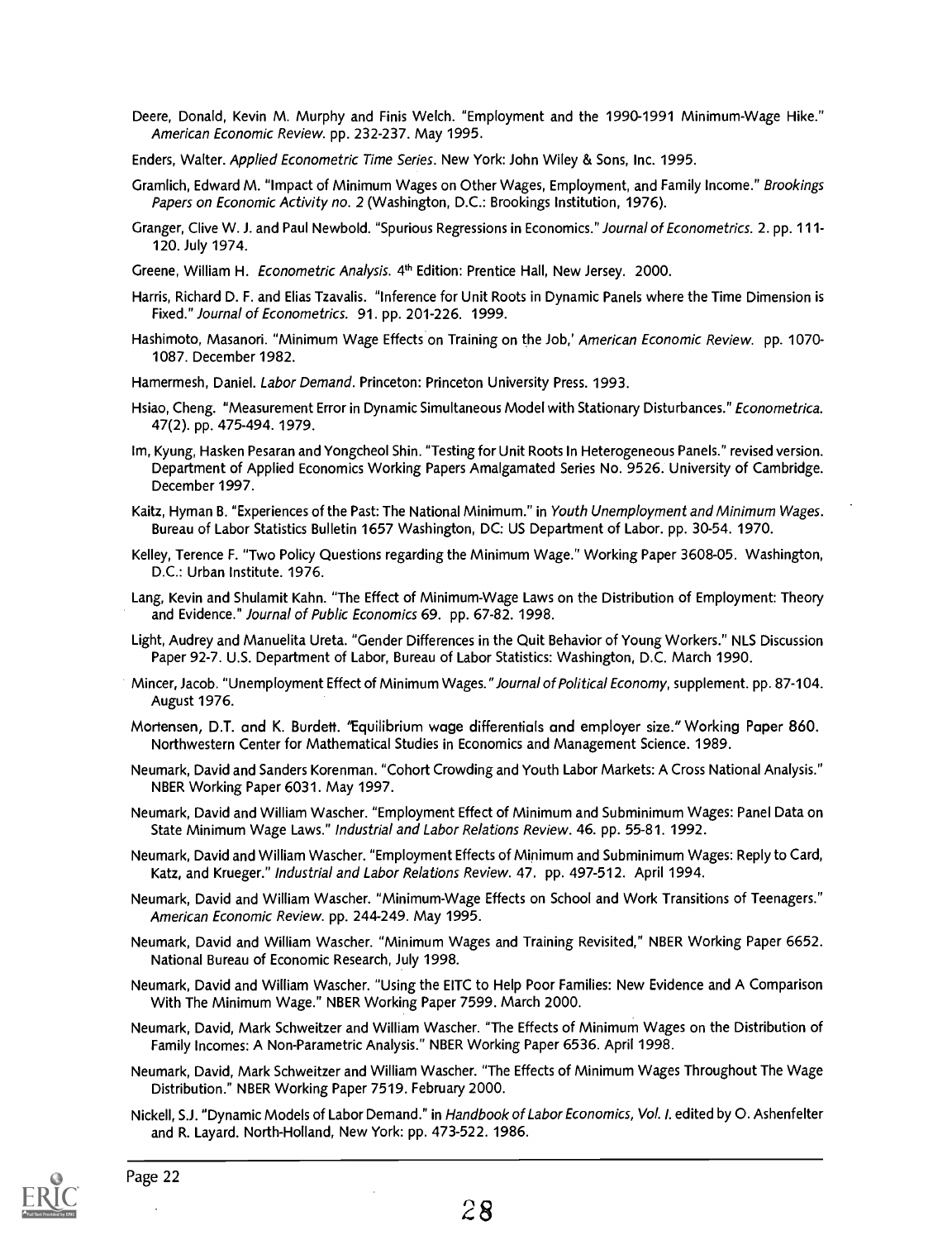Parzen, Emanuel. Modern Probability Theory and Its Applications. New York: John Wiley and Sons, Inc. pp. 245. 1960.

- Parks, Jaehwan and Ronald A. Ratti. "Stationary Data and the Effect of the Minimum Wage on Teenage Employment." Applied Economics. 30. pp. 435-440. 1998.
- Phillips, Peter C. B. "Understanding Spurious Regressions in Econometrics." Journal of Econometrics. 33. pp. 311-. 340. December 1986.
- Ragan, James F. Jr. "Minimum Wages and the Youth Labor Market." Review of Economics and Statistics. pp. 129- 136. May 1977.
- Rebitzer, J.B. and L.J. Taylor. "The Consequences of Minimum Wage Laws: Some New Theoretical Ideas." Journal of Public Economics. 56. pp. 245-255. 1995.
- Wessels, Walter. "The Effects of Minimum Wages in the Presence of Fringe Benefits: An Expanded Model." Economic Inquiry. pp. 293-313. April 1980a.
- Wessels, Walter. Minimum Wages, Fringe Benefits, and Working Conditions.Washington DC: American Enterprise Institute for Public Policy Research. 1980b.
- White, H. "A Heteroscedasticity-Consistent Covariance Matrix Estimator and a Direct Test for Heteroscedasticity." Econometrics. 48 pp. 817-838. 1980.
- Williams, Nicolas and Jeffrey Mills. "Minimum Wage Effects by Gender." Journal of Labor Research. 19(2), pp. 397- 414. Spring 1998.

### Appendix Table One

Means and Standard Deviation of Variables Averaged Across States and Years

| Variable                | Mean   | <b>Standard Deviation</b> |
|-------------------------|--------|---------------------------|
| LFPR Teenagers          | 0.4806 | 0.1036                    |
| Cell Size Teenagers     | 161    | 127                       |
| <b>LFPR 15-17</b>       | 0.3734 | 0.1195                    |
| Cell Size 15-17         | 99.7   | 77.5                      |
| LFPR 18-19              | 0.6564 | 0.1045                    |
| Cell Size 18-19         | 61.9   | 50.4                      |
| <b>LFPR 20-24</b>       | 0.7821 | 0.0589                    |
| Cell Size 20-24         | 154.8  | 130.3                     |
| <b>LFPR White Teens</b> | 0.5042 | 0.1051                    |
| Cell Size White Teens   | 132.9  | 104.7                     |
| <b>LFPR Black Teens</b> | 0.3464 | 0.1990                    |
| Cell Size Black Teens   | 28.7   | 30.5                      |
| LFPR Male Teen          | 0.4931 | 0.1148                    |
| Cell Size Male Teen     | 81.3   | 63.5                      |
| LFPR Female Teen        | 0.4683 | 0.1151                    |
| Cell Size Female Teen   | 80.3   | 63.5                      |
| <b>LFPR Graduates</b>   | 0.7747 | 0.0596                    |
| Cell Size Graduates     | 174.7  | 142.6                     |
| <b>LFPR Drop Outs</b>   | 0.6230 | 0.1213                    |
| Cell Size Drop Outs     | 42.0   | 41.9                      |

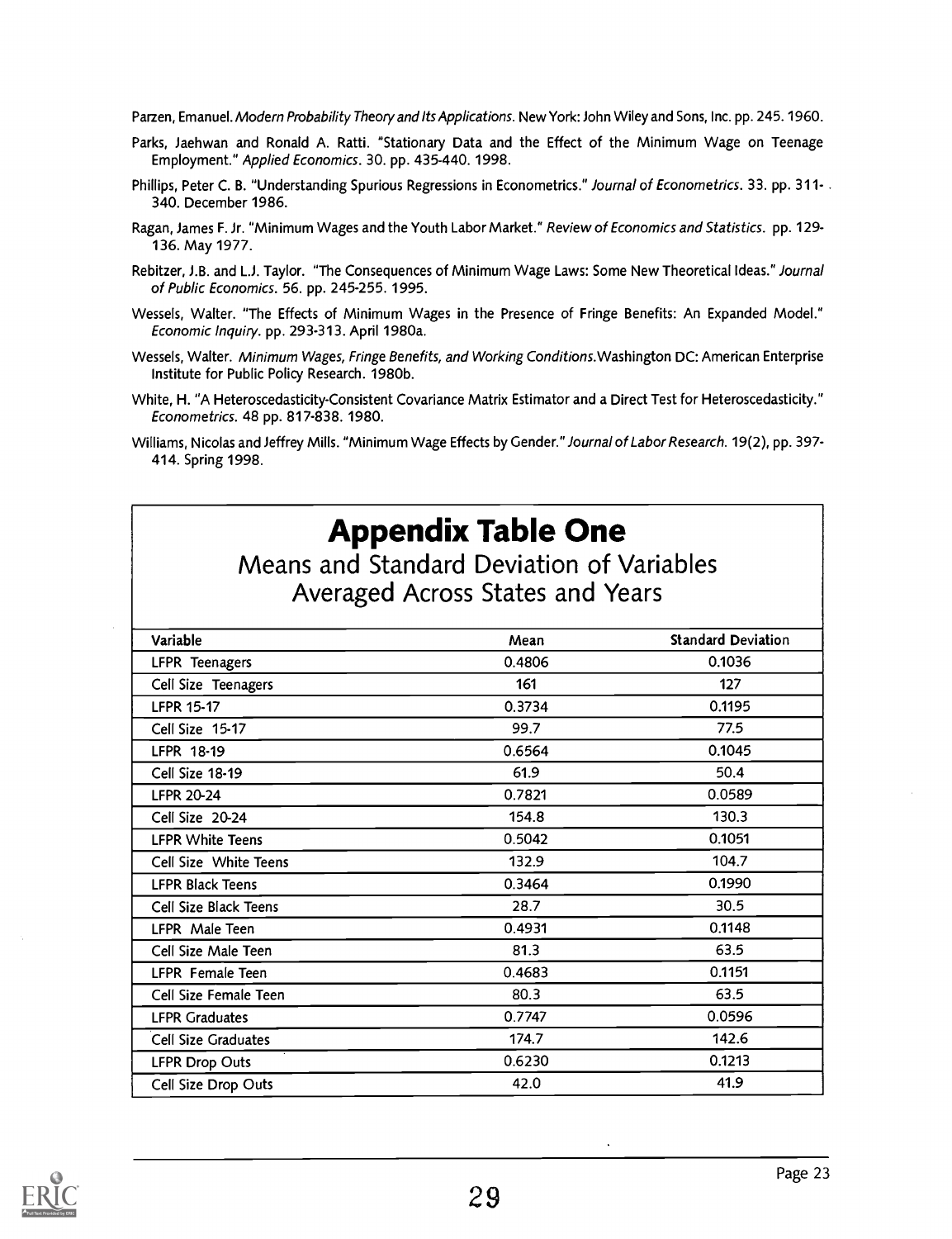### Appendix Table One (Continued)

| Variable                                       | Mean        | <b>Standard Deviation</b> |
|------------------------------------------------|-------------|---------------------------|
| LFPR 30-39                                     | 0.7951      | 0.0487                    |
| Unemployment White Males 30-54                 | 0.0396      | 0.0235                    |
| First Difference: Log Per Capita Income        | 0.01447     | 0.0152                    |
| First Difference: Fraction of                  |             |                           |
| Teenagers in Population (15-54)                | $-0.000535$ | 0.0170                    |
| First Difference: Fraction of 20-24            | $-0.000672$ | 0.0185                    |
| First Difference: Log of Wage 30-39            | 0.00932     | 0.0763                    |
| "Restricted" LFPR Teens                        | 0.4699      | 0.1057                    |
| Fraction Teens At Minimum Wage: US Aggregate   | 0.3124      | 0.1024                    |
| Fraction Teens At Minimum Wage: State Specific | 0.3209      | 0.1539                    |
| Fraction 20-24 at Minimum Wage: US Aggregate   | 0.1126      | 0.0336                    |
| Fraction 20-24 at Minimum Wage: State Specific | 0.1123      | 0.0704                    |
| Normit of LFPR Teens                           | $-0.5018$   | 0.2696                    |
| <b>Employment Rate Teens</b>                   | 0.4001      | 0.1036                    |
|                                                |             |                           |

| <b>Appendix Table Two</b>                                                                                                                                                                                                                                                                                                                                                                                                                                                                                                                                                                                                                                                                                   |  |  |  |
|-------------------------------------------------------------------------------------------------------------------------------------------------------------------------------------------------------------------------------------------------------------------------------------------------------------------------------------------------------------------------------------------------------------------------------------------------------------------------------------------------------------------------------------------------------------------------------------------------------------------------------------------------------------------------------------------------------------|--|--|--|
| Weighted Minimum Wage Variable                                                                                                                                                                                                                                                                                                                                                                                                                                                                                                                                                                                                                                                                              |  |  |  |
| Minimum Wage 1979-1981                                                                                                                                                                                                                                                                                                                                                                                                                                                                                                                                                                                                                                                                                      |  |  |  |
| 1979:1  0.243819  1985:4  0.253410<br>1979:2  0.194684  1986:1  0.214874<br>1979:4  0.147950  1986:3  0.185361<br>1980:1  0.329835  1986:4  0.177192<br>1980:2  0.310629  1987:1  0.183288<br>1980:3  0.285545  1987:2  0.128411<br>1980:4  0.272708  1987:3  0.140852<br>1981:1  0.41048  1987:4  0.112681<br>1981:2  0.406211  1988:1  0.080852<br>1981:3  0.354872  1988:2  0.088171<br>1981:4  0.367068  1988:3  0.079268<br>1982:1  0.323286  1988:4  0.072561<br>1982:2  0.336824  1989:1  0.064023<br>1982:3  0.325117  1989:2  0.064388<br>1983:1  0.358288  1989:4  0.008780<br>1983:2  0.348896  1990:1  0.000000<br>1983:3  0.350361<br>1983:4  0.327067<br>1984:1  0.325117<br>1984:2  0.326090 |  |  |  |
| 1985:1  0.265848<br>1985:2  0.267190                                                                                                                                                                                                                                                                                                                                                                                                                                                                                                                                                                                                                                                                        |  |  |  |
| 1985:3  0.270117                                                                                                                                                                                                                                                                                                                                                                                                                                                                                                                                                                                                                                                                                            |  |  |  |



Page 24  $\sim$  30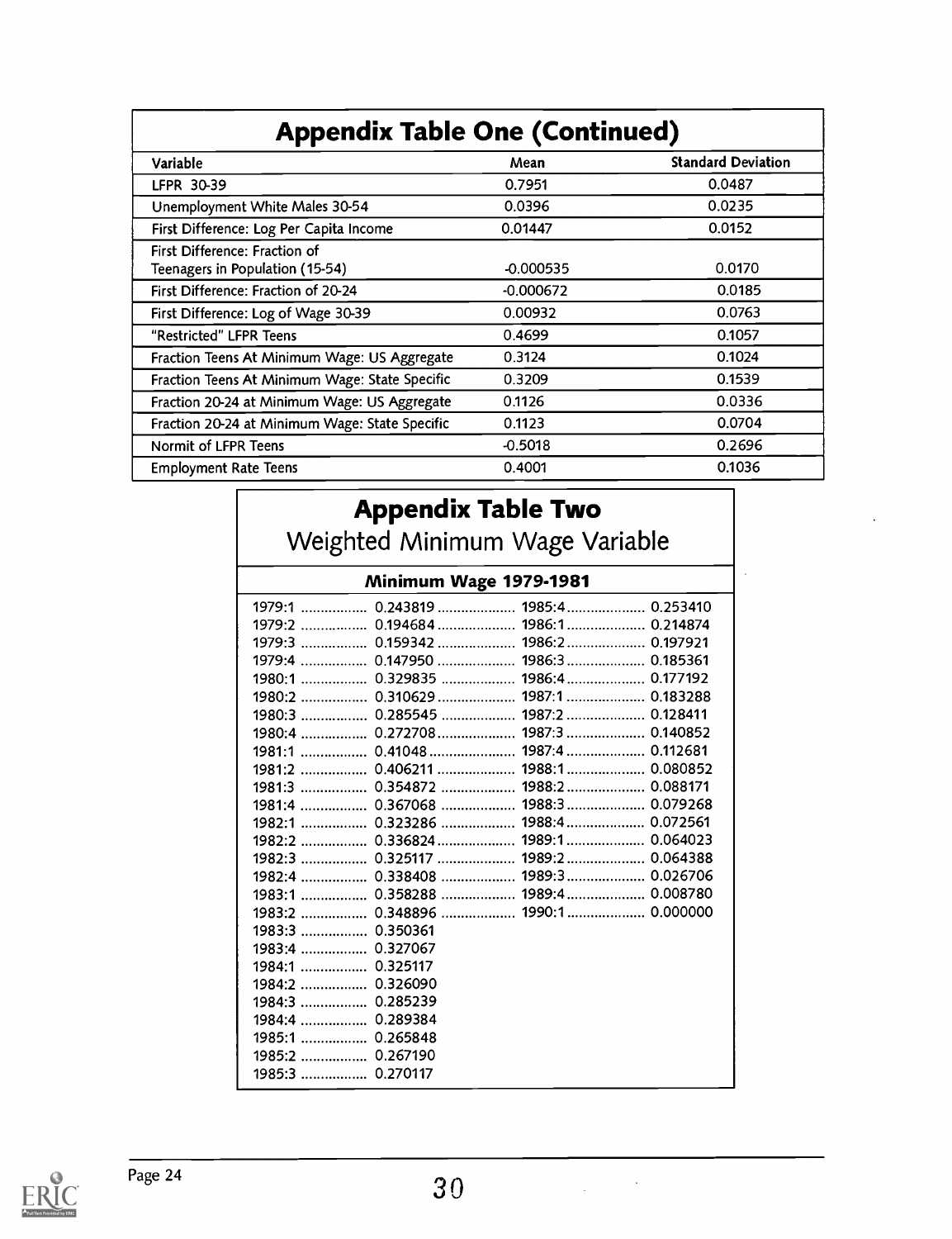| <b>Minimum Wage: 1990-1991</b> | <b>Minimum Wage: 1996-1997</b> |
|--------------------------------|--------------------------------|
|                                |                                |
| 1990:2  0.040899               | 1996:4  0.090889               |
| 1990:3     0.019491            | 1997:1  0.063099               |
| 1990:4  0.006966               | 1997:2  0.038331               |
| 1991:1  0.012077               | 1997:3  0.054032               |
|                                | 1997:4  0.201858               |
| 1991:3  0.214994               | 1998:1  0.130271               |
| 1991:4  0.209704               | 1998:2  0.108137               |
| 1992:1  0.186375               | 1998:3  0.048946               |
| 1992:2  0.156556               | 1998:4  0.034528               |
| 1992:3  0.156194               | 1999:1  0.026560               |
|                                | 1999:2  0.007208               |
|                                | 1999:3  0.005945               |
| 1993:2  0.110623               | 1999:4  0.000000               |
| 1993:3  0.107257               |                                |
| 1993:4  0.110502               |                                |
| 1994:1  0.142007               |                                |
| 1994:2  0.099080               |                                |
| 1994:3  0.070343               |                                |
| 1994:4  0.044850               |                                |
| 1995:1  0.063367               |                                |
| 1995:2  0.032706               |                                |
|                                |                                |
| 1995:4  0.015271               |                                |
| 1996:1  0.025851               |                                |
| 1996:2  0.032706               |                                |
| 1996:3  0.000000               |                                |

 $\ddot{\phantom{0}}$ 

 $\hat{\mathcal{A}}$ 

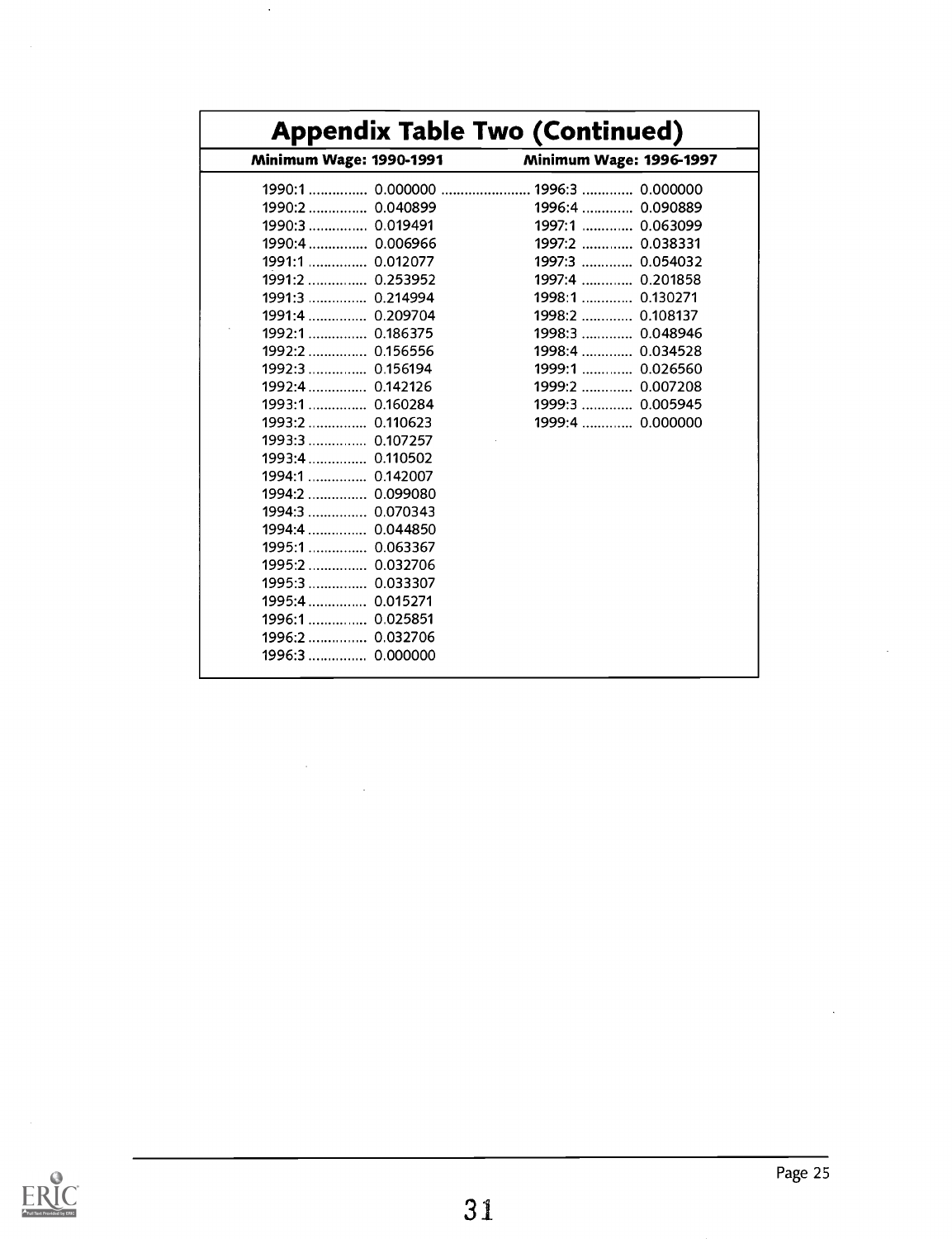